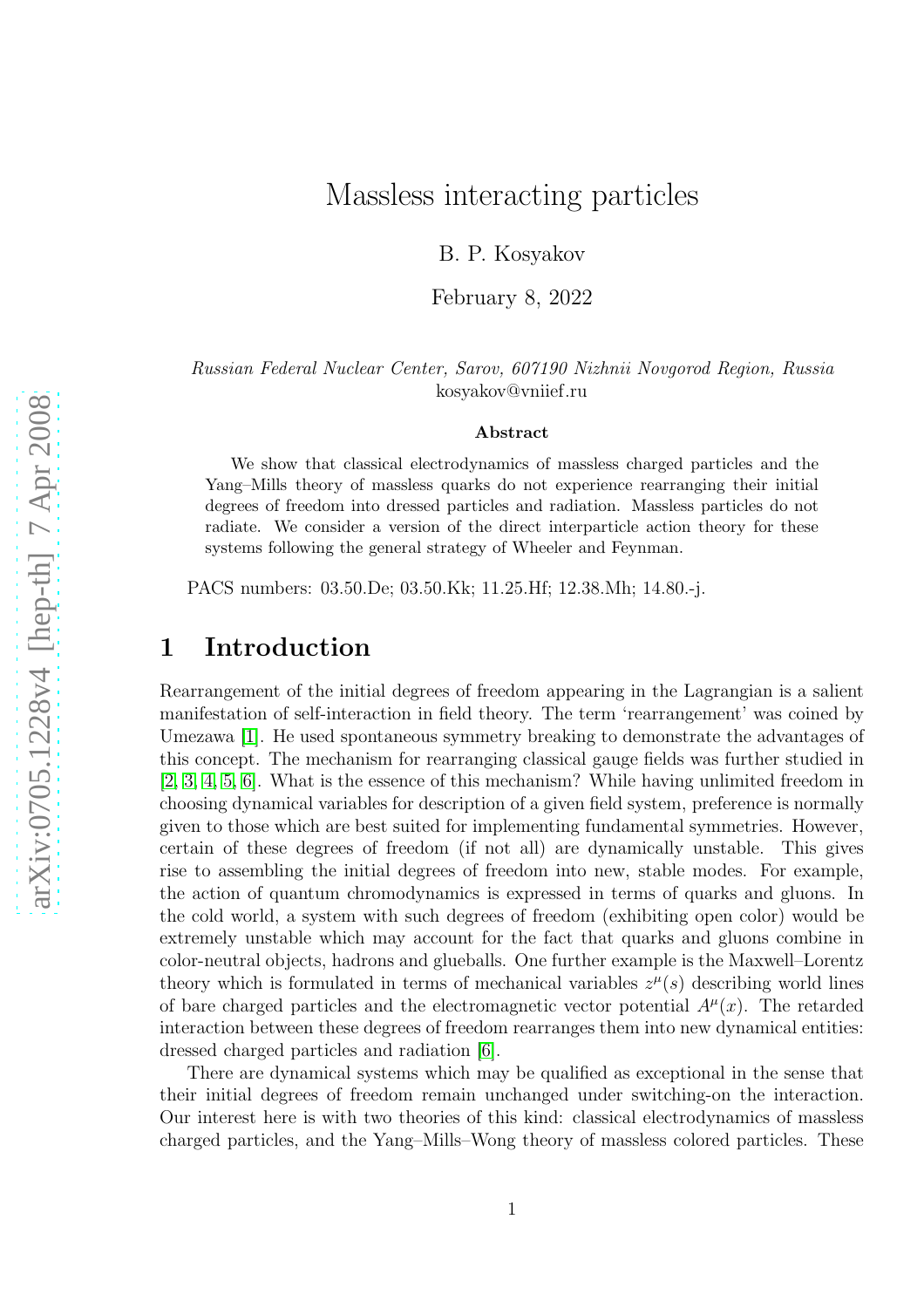theories have one property in common, conformal invariance. Owing to this symmetry, self-interaction does not create the renormalization of mass.

It is generally believed that every accelerated charge emits radiation. However, we will see that the net effect of radiation for a massless charged particle is compensated by an appropriate reparametrization of the world line, which is to say that both radiation and dressing are absent from this theory. The original degrees of freedom governing classical electrodynamics of massless charged particles do not experience rearranging. Classical electrodynamics of massless charged particles cannot be viewed as a smooth limit of classical electrodynamics of massive charged particles. The key point is that conformal invariance has a dramatic effect on the picture as a whole; as soon as this symmetry is violated, self-interaction becomes quite different from that in the case that the system is conformally invariant<sup>[1](#page-1-0)</sup>. This argument is with minor modifications translated into a system of massless colored particles governed by the Yang–Mills–Wong dynamics.

Charged leptons of zero mass do not appear to exist. Nevertheless, the picture of a charged particle moving at the speed of light sometimes comes up in the literature [\[8,](#page-18-2) [9\]](#page-18-3), because "it is clearly permitted by Maxwell's equations" [\[8\]](#page-18-2).

On the other hand, it is commonly supposed that quarks in quark-gluon plasma (QGP) reveal themselves as massless particles. If a lump of QGP is formed in a collision of heavy ions, such as an Au+Au collision in the Relativistic Heavy Ion Collider (RHIC) at Brookhaven, then deconfinement triggers the chiral symmetry-restoring phase transition, whereby quarks become massless. There is good evidence that such is indeed the case. Experimental data from RHIC measurements (for a recent review see [\[10\]](#page-18-4)) suggest that the equation of state for QGP (pressure as a function of the energy density) above the transition temperature  $T_c \sim 160$  MeV is approximately  $p = \frac{1}{3}$  $\frac{1}{3}\epsilon$ , which is peculiar to a relativistic gas of massless particles<sup>[2](#page-1-1)</sup>. The conformally invariant dynamics of massless particles discussed in this paper provides a laboratory for studying the properties of QGP.

It may be argued that conformal invariance is spoiled by the conformal anomaly, and hence the classical dynamics of massless systems is of no particular value to the real physics of quarks and gluons. However, we will show that both the Maxwell–Lorentz electrodynamics of massless charged particles and Yang–Mills–Wong theory of massless colored particles can be reformulated as the direct interparticle action theories. This enables us to construct a first-quantized path integral dynamics for directly interacting massless and massive charged and colored particles. It is conceivable that this path integral dynamics is capable of exhibiting the dimensional transmutation phenomenon to provide a way of determining scale dimension  $d_{\mathcal{U}}$  (a non-integral number) for the vector coupling of the so-called 'unparticle stuff' recently hypothesized by Georgi in [\[11,](#page-18-5) [12\]](#page-18-6). Georgi proposed a scenario in which the unparticles could appear and couple to ordinary matter from a certain high energy theory with a nontrivial infrared fixed point, such as theories studied by Banks and Zaks [\[13\]](#page-18-7). Goldberg and Nath [\[14\]](#page-18-8) considered the possibility that exactly scale invariant unparticles might couple to the ordinary energy-momentum tensor. They pointed out that it is highly desirable to build explicit models of the hidden

<sup>&</sup>lt;sup>1</sup>If conformal invariance is overlooked, as is the case in Ref. [\[7\]](#page-18-9), then one can form the wrong impression of this system as that capable of the usual rearranging.

<span id="page-1-1"></span><span id="page-1-0"></span><sup>&</sup>lt;sup>2</sup>In fact, for moderate temperatures  $(1-2)T_c$  accessible at RHIC, we are dealing with a strongly coupled perfect fluid, rather than with an ideal Stefan–Boltzmann gas. It is the most perfect fluid ever observed: the ratio of the QGP shear viscosity  $\eta$  to its entropy density s is about 0.1. For reference, liquid helium is specified by  $\eta/s \sim 10$ .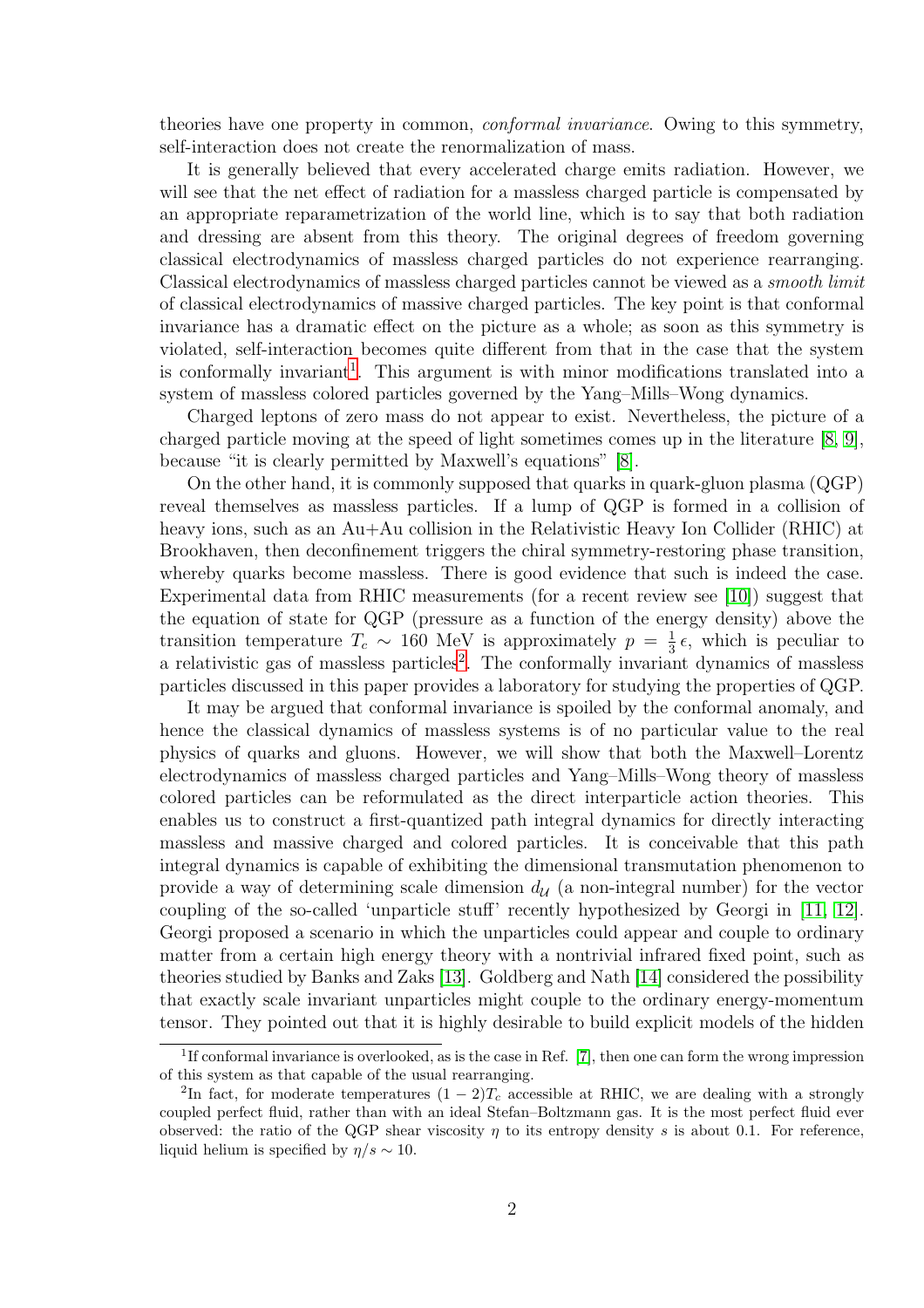sector where strict conformal invariance is realized while also realizing couplings via a connector sector to the Standard Model. The present analysis is a step on this road<sup>[3](#page-2-0)</sup>.

The plan of the paper is as follows. In Sec. 2, we briefly review the general properties of a conformally invariant classical system of massless charged particles in Minkowski spacetime  $\mathbb{R}_{1,3}$ . We point out that the principle of least action defies formulation for such systems. The reason for this is that thinking of a particular Lagrangian requires fixing a definite number of particles, while transformations of the conformal group  $C(1, 3)$  convert a single world line into a two-branched world line, and hence do not preserve the number of particles. An account of the retarded electromagnetic field  $F_{\mu\nu}$  generated by a charge moving along a smooth lightlike world line is given in Sec. 3. In Sec. 4, we show that the radiation term of a massless charged particle drops out of the total energy-momentum balance equation. In Sec. 5, this conformally invariant dynamics is represented as an action-at-a-distance theory. The Yang–Mills–Wong theory of massless quarks is analyzed in Sec. 6. A central result of this section is that the Yang–Mills equations with the source composed of massless quarks allow only Abelian solutions. This is because all constructions of this theory admit  $C(1,3)$  as a symmetry group. In Sec. 7, we compare the Yang–Mills–Wong theories of massive and massless quarks. This helps in justifying the view that the Abelian configurations of Yang–Mills field found in Sec. 6 are associated with the QGP phase. We consider a simple first-quantized path integral model of directly interacting massless quarks in a QGP lump. Some technical statements of sections 3 and 4 are justified in Appendices A and B.

We adopt the metric of the form  $\eta_{\mu\nu} = \text{diag}(1, -1, -1, -1)$ , and follow the conventions of Ref. [\[6\]](#page-18-1) throughout.

#### 2 Massless charged particles

Imagine a particle which is moving along a smooth null world line,

<span id="page-2-1"></span>
$$
\dot{z}^2(\tau) = 0.\tag{1}
$$

Here,  $z^{\mu}$  stands for the world line parametrized by a monotonically increasing parameter  $\tau$ . Derivatives with respect to  $\tau$  are denoted by overdots. It follows from [\(1\)](#page-2-1) that

<span id="page-2-2"></span>
$$
\dot{z} \cdot \ddot{z} = 0. \tag{2}
$$

Since  $\dot{z}^{\mu}$  is lightlike,  $\ddot{z}^{\mu}$  may be either spacelike or lightlike, aligned with  $\dot{z}^{\mu}$ . Let  $\ddot{z}^2 < 0$ . Then the trajectory is bent. As an example, we refer to a particle which orbits in a circle of radius r at an angular velocity of  $1/r$ . The history of this particle is depicted by a helical null world line of radius  $r$  wound around the time axis. The helix makes a close approach to the time axis as  $r \to 0$ . Note that, on a large scale, this particle traverses timelike intervals.

If  $\ddot{z}^2 = 0$ , then  $\ddot{z}^{\mu}$  and  $\dot{z}^{\mu}$  are parallel, and the trajectory is straight. Although we have nonzero components of  $\ddot{z}^{\mu}$ , the motion is uniform. Indeed, whatever the evolution parameter  $\tau$ , the history is depicted by a straight null world line. We thus see that  $\ddot{z}^{\mu}$ 

<span id="page-2-0"></span> $3$ As a separate phenomenological issue, the present discussion suggests that the unparticle stuff can be pronounced with massless (say, u and d) quarks interacting with massive (say, s and c) quarks in QGP at moderate temperatures  $(1-2)T_c$  accessible at RHIC.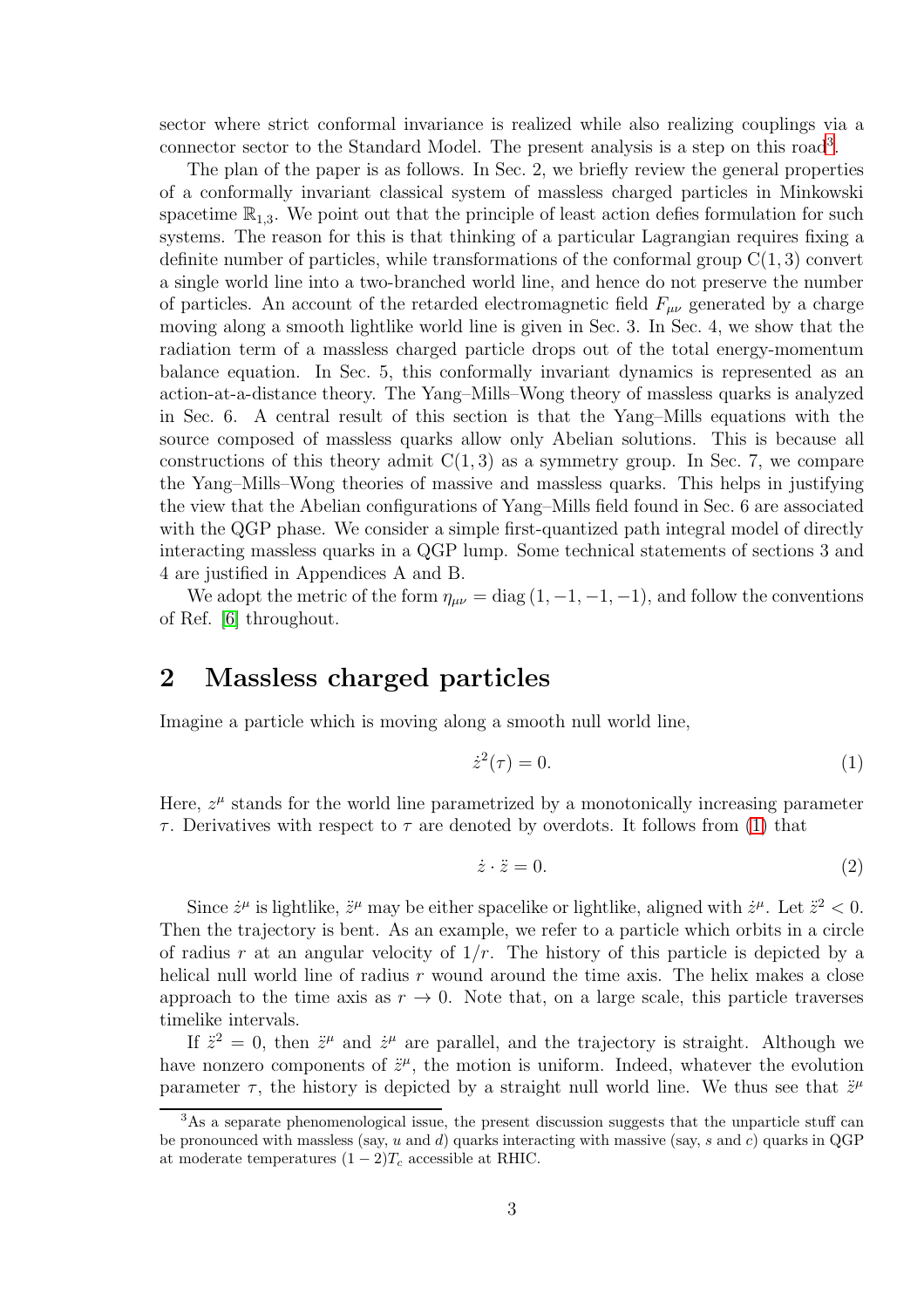is a fictitious acceleration. The occurrence of  $\ddot{z}^{\mu}$  is an artifact of the choice of  $\tau$  used for parametrizing the world line.

A massless particle of charge e is governed by

<span id="page-3-0"></span>
$$
\varepsilon^{\mu} = \eta \ddot{z}^{\mu} + \dot{\eta} \dot{z}^{\mu} - e \dot{z}_{\nu} F^{\mu \nu}(z) = 0, \tag{3}
$$

where  $\eta$  is an auxiliary dynamical variable, called einbein. Formally, equation [\(3\)](#page-3-0) derives from the action<sup>[4](#page-3-1)</sup> ′′

<span id="page-3-2"></span>
$$
S = -\int_{\tau'}^{\tau''} d\tau \left(\frac{1}{2}\eta \dot{z}^2 + e\dot{z} \cdot A\right). \tag{5}
$$

Furthermore, varying  $\eta$  we come to [\(1\)](#page-2-1).

The action [\(5\)](#page-3-2) is reparametrization invariant if the transformation laws for  $\eta$  and  $z^{\mu}$ are assumed to be, respectively, of the form

$$
\delta \eta = \dot{\epsilon} \eta - \epsilon \dot{\eta},\tag{6}
$$

$$
\delta z^{\mu} = \epsilon \,\dot{z}^{\mu}.\tag{7}
$$

Here,  $\epsilon$  is an infinitesimal reparametrization:  $\delta \tau = \epsilon$ . Under finite reparametrizations,  $\tau \to \bar{\tau}$ , the einbein transforms as

<span id="page-3-7"></span>
$$
\eta \to \bar{\eta} = \frac{d\bar{\tau}}{d\tau} \eta. \tag{8}
$$

With this invariance, we are entitled to handle the reparametrization freedom making the dynamical equations as simple as possible. In particular, for some choice of the evolution parameter  $\tau$ , the einbein can be converted to a constant,  $\eta = \eta_0$ , and [\(3\)](#page-3-0) becomes

<span id="page-3-8"></span>
$$
\eta_0 \ddot{z}^\mu = e \dot{z}_\nu F^{\mu\nu}(z). \tag{9}
$$

Consider a system of N massless charged particles. They generate the electromagnetic field  $F^{\mu\nu}$  according to Maxwell's equations,

<span id="page-3-3"></span>
$$
\mathcal{E}^{\lambda\mu\nu} = \partial^{\lambda} F^{\mu\nu} + \partial^{\nu} F^{\lambda\mu} + \partial^{\mu} F^{\nu\lambda} = 0, \tag{10}
$$

<span id="page-3-6"></span>
$$
\mathcal{E}^{\mu} = \partial_{\nu} F^{\mu\nu} + 4\pi j^{\mu} = 0, \qquad (11)
$$

<span id="page-3-4"></span>
$$
j^{\mu}(x) = \sum_{I=1}^{N} e_I \int_{-\infty}^{\infty} d\tau_I \, \dot{z}_I^{\mu}(\tau_I) \, \delta^4 \left[ x - z_I(\tau_I) \right]. \tag{12}
$$

The set of equations  $(1)$ ,  $(3)$ , and  $(10)$ – $(12)$  forms the basis for the subsequent analysis. Joint solutions to these equations will in principle tell us all we need to know about the behavior of this closed system of N massless charged particles and electromagnetic field.

<span id="page-3-5"></span>
$$
S = -\int_{\tau'}^{\tau''} d\tau \left[ \frac{1}{2} \eta \dot{z}^2 + \frac{i}{2} \left( \dot{\theta}^\mu \theta_\mu + \dot{\theta}_5 \theta_5 \right) + i \chi \theta^\mu \dot{z}_\mu \right] + \frac{i}{2} \left[ \theta^\mu (\tau') \theta_\mu (\tau'') + \theta_5 (\tau') \theta_5 (\tau'') \right],\tag{4}
$$

where  $\chi$  is a Grassmann-valued Lagrange multiplier. In addition to reparametrization symmetry, [\(4\)](#page-3-5) is invariant under local  $(\tau)$  and global  $(x^{\mu})$  supersymmetry transformations. However, this supersymmetric extension will not be further explored in this paper.

<span id="page-3-1"></span><sup>&</sup>lt;sup>4</sup>The kinetic term can be extended to include spin degrees of freedom [\[15,](#page-18-10) [16,](#page-18-11) [17,](#page-18-12) [18,](#page-18-13) [19\]](#page-18-14). With real elements of a Grassmann algebra  $\theta^{\mu}$  and  $\theta_{5}$ , the action for a free massless spinning particle reads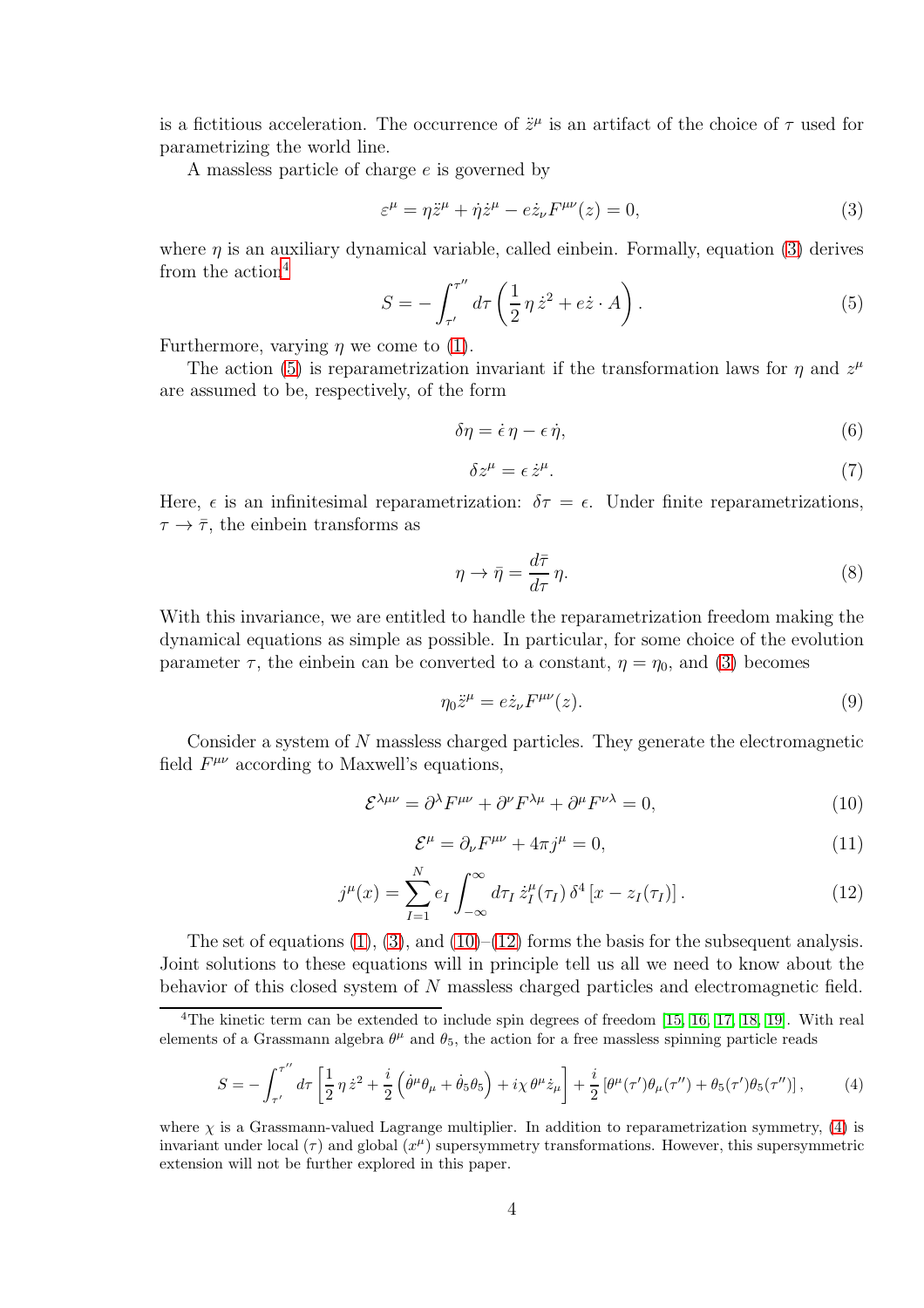At first glance it would seem that the whole dynamics is encoded in the action

<span id="page-4-0"></span>
$$
S = -\sum_{I=1}^{N} \frac{1}{2} \int_{\tau'}^{\tau''} d\tau_I \, \eta_I \, \dot{z}_I^2 - \int d^4x \left( j_\mu A^\mu + \frac{1}{16\pi} F_{\mu\nu} F^{\mu\nu} \right). \tag{13}
$$

Indeed, varying  $\eta_I, z_I^{\mu}$  $_{I}^{\mu}$ , and  $A^{\mu}$  gives [\(1\)](#page-2-1), [\(3\)](#page-3-0), and [\(11\)](#page-3-6).

The stress-energy tensor associated with [\(13\)](#page-4-0) is  $T_{\mu\nu} = t_{\mu\nu} + \Theta_{\mu\nu}$ , where

<span id="page-4-1"></span>
$$
t_{\mu\nu}(x) = \sum_{I=1}^{N} \int_{-\infty}^{\infty} d\tau_I \, \eta_I(\tau_I) \, \dot{z}^I_{\mu}(\tau_I) \dot{z}^I_{\nu}(\tau_I) \, \delta^4 \left[ x - z_I(\tau_I) \right], \tag{14}
$$

<span id="page-4-2"></span>
$$
\Theta_{\mu\nu} = \frac{1}{4\pi} \left( F_{\mu}^{\ \alpha} F_{\alpha\nu} + \frac{\eta_{\mu\nu}}{4} F_{\alpha\beta} F^{\alpha\beta} \right). \tag{15}
$$

Evidently

$$
T^{\mu}_{\ \mu} = 0. \tag{16}
$$

This implies invariance under the group of Weyl rescalings in four dimensions, and hence conformal invariance [\[20\]](#page-18-15).

In fact, the action [\(13\)](#page-4-0) can be used to derive the dynamical equations  $(1)$ ,  $(3)$ ,  $(11)$ – [\(12\)](#page-3-4) and establish the relation between conformal invariance and vanishing the trace of  $T_{\mu\nu}$  if it is granted that spacetime is equipped with Euclidean signature  $(+++)$ .

While on the subject of Lorentzian signature  $(+ - - -)$ , the principle of least action for particles moving along null world lines defies precise formulation. Indeed, let two endpoints of a null curve have a timelike separation. A transformation of the conformal group  $C(1, 3)$  can map these points so that their images have a spacelike separation (even if the image of the world line remains lightlike). Hence, the conventional Lagrangian setting is not compatible with the conformal invariance requirement. However, if the signature  $(+ + + +)$  is assumed instead of  $(+ - - -)$ , then the distinction between timelike and spacelike intervals disappears, and conformal symmetry presents no special problem.

Therefore, in Minkowski spacetime  $\mathbb{R}_{1,3}$ , the action [\(13\)](#page-4-0) should be regarded as a mere heuristic device. Equations [\(1\)](#page-2-1), [\(3\)](#page-3-0), and [\(10\)](#page-3-3)–[\(12\)](#page-3-4) are simply postulated. To justify this postulate we refer to the consistent formulation of the principle of least action in Euclidean spacetime  $\mathbb{R}_4$ .

Let us suppose that the integration limits in  $(13)$  are extended from the remote past to the far future. The group  $C(1, 3)$  maps an infinite null curve to other infinite null curves. Rosen [\[21\]](#page-18-16) suggested to consider transformations of  $C(1,3)$  as leaving both spacetime and the coordinate system unaffected but serving to map only the world lines of charged particles and field configurations generated by these particles. With this interpretation in mind, we come to a remarkable result: any null curve, different from a straight line, can be transformed to a two-branched null curve. The transformed picture displays the presence of two particles, or, more precisely, a particle and an antiparticle (see Ref. [\[6\]](#page-18-1), Sec. 5.3). Therefore, the number of massless particles is not preserved by  $C(1,3)$ .

The Lagrangian description assumes fixing a definite number of particles N. This, however, is not the case in this instance. We are actually dealing with an infinite set of layouts with different particle contents related to each other by conformal transformations. Every physically valid state described by an exact simultaneous solution to Maxwell's equations  $(10)$ – $(12)$  and the equations of motion for massless charged particles  $(1)$  and  $(3)$  can be obtained via a transformation of the group  $C(1,3)$  from a single state.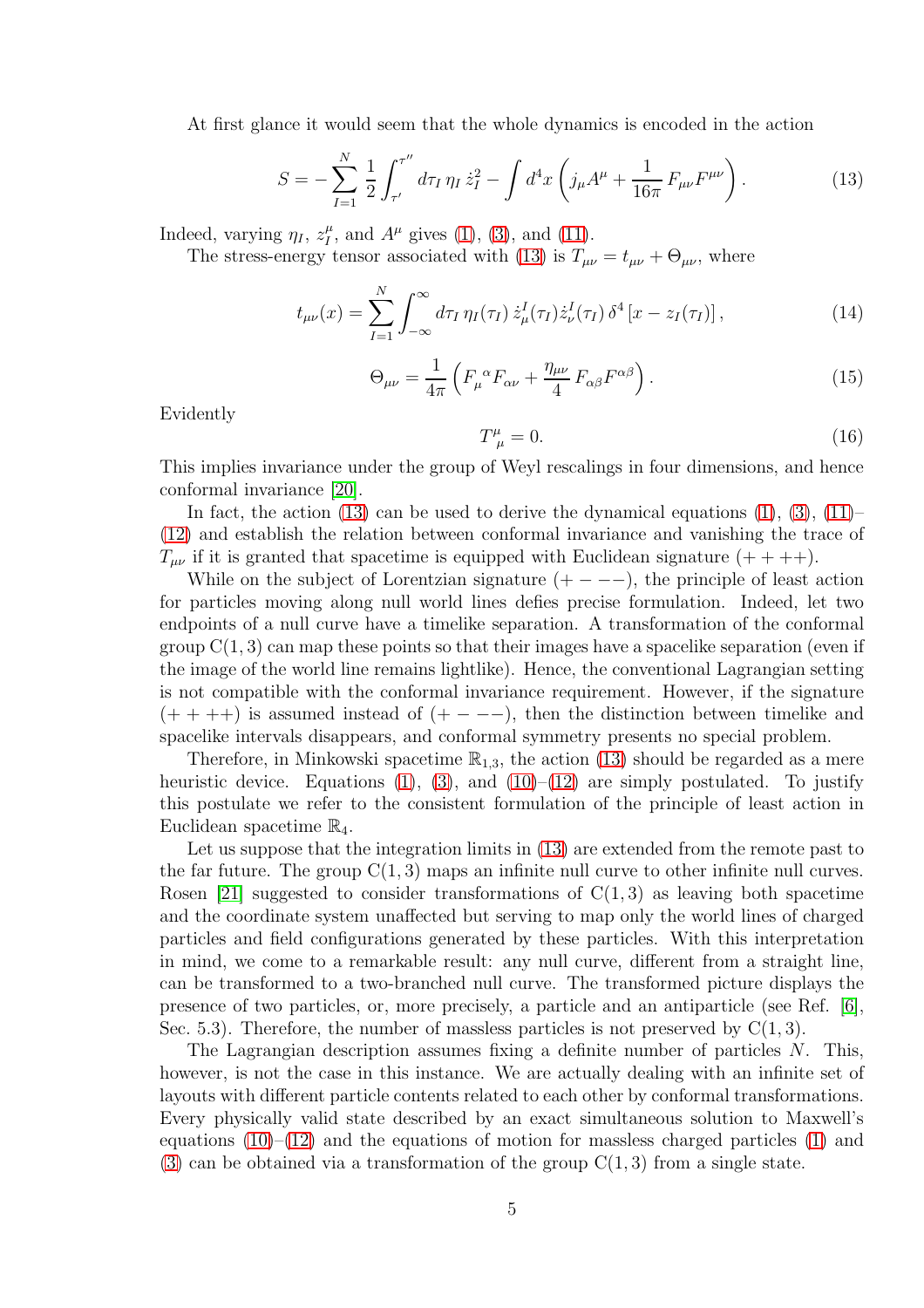In contrast, given Euclidean geometry, a single layout with a fixed number of particles turns out to be invariant under the conformal group  $C(4)$ . What is the reason for such a drastic distinction? Let us take a closer look at a special conformal transformation

<span id="page-5-0"></span>
$$
x_{\mu} \to x'_{\mu} = \frac{x_{\mu} - b_{\mu}x^2}{1 - 2b \cdot x + b^2x^2}.
$$
 (17)

The denominator can be rewritten as

$$
1 - 2b \cdot x + b^2 x^2 = b^2 (x - a)^2, \quad a_\mu = b_\mu / b^2. \tag{18}
$$

In Minkowski spacetime  $\mathbb{R}_{1,3}$ , the mapping [\(17\)](#page-5-0) is singular at the light cone  $(x - a)^2 = 0$ . Any null curve, different from a straight line, intersects this cone twice. One intersection point is mapped onto the remote past, while the other point is mapped onto the far future. This is another way of stating that the transformed curve is two-branched. On the other hand, in Euclidean spacetime  $\mathbb{R}_4$ , the mapping [\(17\)](#page-5-0) is singular at a single point  $x_u = a_u$ . If a curve does not pass through  $a_{\mu}$ , none of the points on this curve is mapped onto infinity.

This analysis deserves a further general comment. It is not sufficient to specify the action if we are to define a complete classical theory. In addition, we should adopt a particular geometry, boundary conditions, and a class of allowable functions which represents the space of dynamically realizable configurations. One can envision that some Lagrangian is well suited to a particular geometry (in the sense that the principle of least action is appropriately formulated) and yet incompatible with a contiguous geometry. It is just such a Lagrangian, shown in [\(13\)](#page-4-0), which displays extreme sensitivity to switching between Euclidean and Lorentzian signatures. It seems appropriate to begin with this Lagrangian in  $\mathbb{R}_4$ . Thereafter, we attempt at grafting the equations of motion and other dynamical structures onto  $\mathbb{R}_{1,3}$  by an analytic continuation.

# 3 Electromagnetic field generated by a massless charged particle

Consider a charge which is moving along a smooth null world line. We set  $e_1 = e$ ,  $e_2 =$  $e_3 = \ldots = 0$  in [\(12\)](#page-3-4), and look for an exact solution to Maxwell's equations [\(10\)](#page-3-3)–[\(12\)](#page-3-4) using the covariant retarded variable technique similar to that developed in [\[2,](#page-17-1) [3,](#page-17-2) [4,](#page-17-3) [6\]](#page-18-1). We define the vector  $R^{\mu} = x^{\mu} - z^{\mu} (\tau_{\text{ret}})$  drawn from the point on the world line where the retarded signal was emitted,  $z^{\mu}(\tau_{\text{ret}})$ , to the point  $x^{\mu}$  where the signal was received. The constraint  $R^2 = 0$  implies

<span id="page-5-1"></span>
$$
\partial_{\mu}\tau = \frac{R_{\mu}}{R \cdot \dot{z}}\,. \tag{19}
$$

From here on, we omit the subscript 'ret'. We define a scalar

<span id="page-5-2"></span>
$$
\rho = R \cdot \dot{z} \,, \tag{20}
$$

which measures the separation between  $z^{\mu}(\tau_{\text{ret}})$  and  $x^{\mu}$ . Indeed, let us choose a particular Lorentz frame in which

<span id="page-5-3"></span>
$$
\dot{z}^{\mu} = (1, 0, 0, 1), \quad R^{\mu} = r(1, \mathbf{n}) = r(1, \sin \vartheta \cos \varphi, \sin \vartheta \sin \varphi, \cos \vartheta), \tag{21}
$$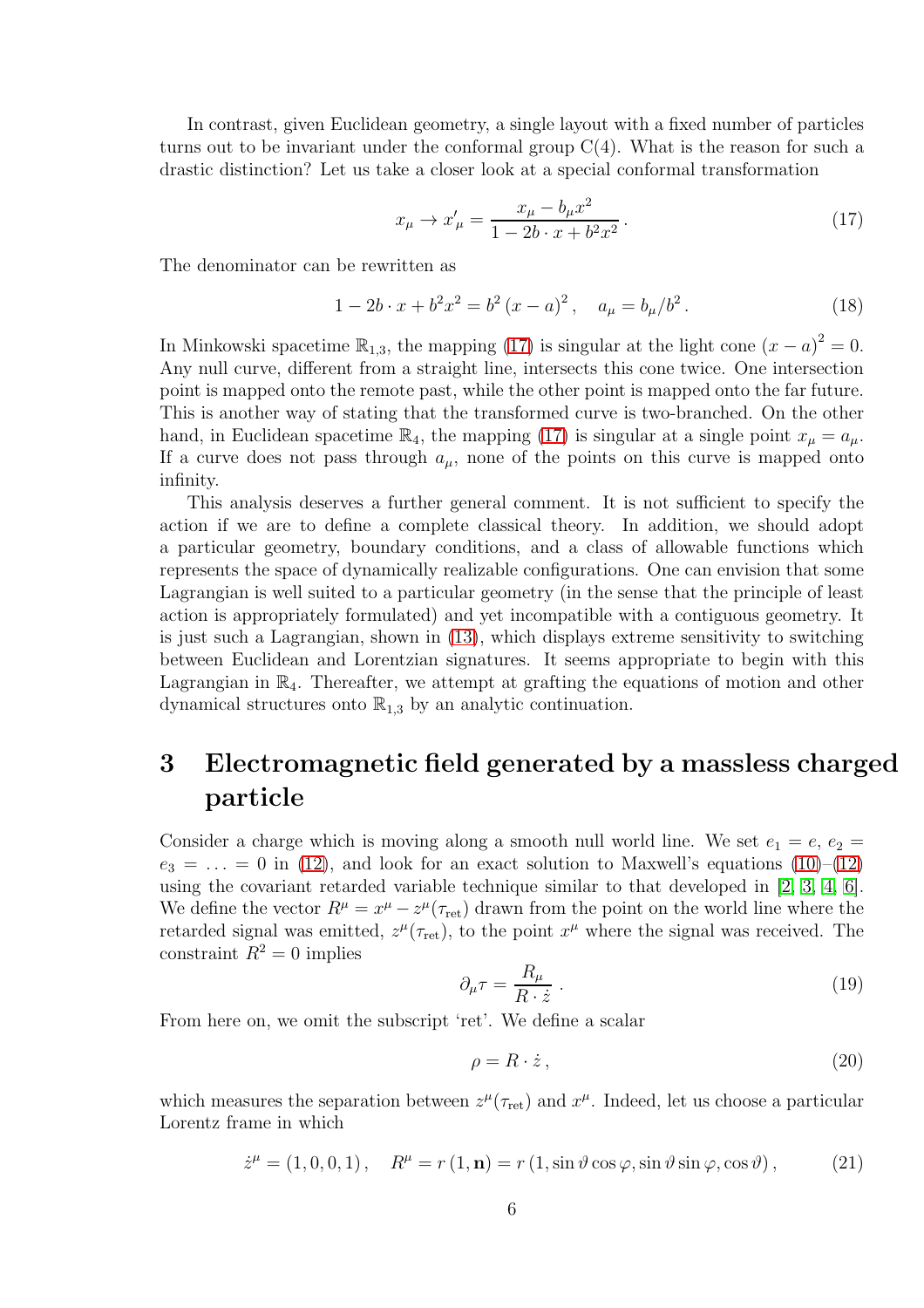where  $\vartheta$  and  $\varphi$  are zenith and azimuth angles, respectively. From  $R \cdot \dot{z} = r(1 - \cos \vartheta)$  it follows that  $\rho$  varies smoothly from 0 to  $\infty$  as  $x^{\mu}$  moves away from  $z^{\mu}(\tau_{\rm ret})$ , except for the case that  $R^{\mu}$  points in the direction of  $\dot{z}^{\mu}$ . The set of four variables  $\tau, \rho, \vartheta, \varphi$  is a useful alternative to Cartesian coordinates. An obvious flaw of these coordinates is the presence of singular rays  $\hat{R}_{\mu}$  aligned with the tangent vectors  $\dot{z}_{\mu}$ . Note that the surface swept out by the singular ray  $\hat{R}_{\mu}$  is a two-dimensional warped manifold  $\mathcal{M}_2$ .

Combining [\(19\)](#page-5-1) and [\(20\)](#page-5-2) gives

<span id="page-6-0"></span>
$$
\partial_{\mu}\tau = \frac{R_{\mu}}{\rho} \,. \tag{22}
$$

Accordingly,

<span id="page-6-1"></span>
$$
\partial_{\mu}\rho = \dot{z}_{\mu} + \frac{1}{\rho} \left( R \cdot \ddot{z} \right) R_{\mu} - \dot{z}^{2} \frac{R_{\mu}}{\rho}.
$$
 (23)

We retain the last term (which is identically zero) for later use.

With the ansatz

$$
A^{\mu} = \dot{z}^{\mu} \Phi(\rho) + R^{\mu} \Psi(\rho), \qquad (24)
$$

it can be shown that the retarded solution to Maxwell's equations  $(10)$ – $(11)$  is given by

<span id="page-6-2"></span>
$$
A^{\mu} = q \frac{\dot{z}^{\mu}}{\rho},\tag{25}
$$

modulo gauge terms proportional to  $R^{\mu}/\rho = \partial^{\mu}\tau$ . Here, q is an integration constant.

With [\(22\)](#page-6-0) and [\(23\)](#page-6-1), it is easy to verify that the vector potential [\(25\)](#page-6-2) obeys the Lorenz gauge condition:

<span id="page-6-3"></span>
$$
\partial_{\mu}A^{\mu} = 0. \tag{26}
$$

Of course, Maxwell's equations  $(10)$ – $(12)$ , combined with the gauge condition  $(26)$ , can be conveniently solved using the Green's function method. Then the retarded solution  $A^{\mu}$  is given by expression [\(25\)](#page-6-2) in which  $q = e$ . However, we are pursuing an alternative procedure similar to that developed in [\[3,](#page-17-2) [4,](#page-17-3) [6\]](#page-18-1) because this way of attacking the problem will prove useful in solving the Yang–Mills equations.

The retarded electromagnetic field due to a charge moving along a null world line can be written as

<span id="page-6-5"></span>
$$
F_{\mu\nu} = F_{\mu\nu}^{\rm r} + F_{\mu\nu}^{\rm ir}.\tag{27}
$$

The first term  $F_{\mu\nu}^{\rm r}$  (r for regular) is

<span id="page-6-8"></span>
$$
F_{\mu\nu}^{\rm r} = R_{\mu}V_{\nu} - R_{\nu}V_{\mu},\tag{28}
$$

with

<span id="page-6-7"></span>
$$
V_{\mu} = \frac{q}{\rho^2} \left( -\dot{z}_{\mu} \frac{\ddot{z} \cdot R}{\rho} + \ddot{z}_{\mu} \right). \tag{29}
$$

The second term  $F^{\text{ir}}_{\mu\nu}$  (ir for irregular) is

<span id="page-6-4"></span>
$$
F^{\rm ir}_{\mu\nu} = q \frac{\dot{z}^2}{\rho^2} (c_\mu \dot{z}_\nu - c_\nu \dot{z}_\mu).
$$
 (30)

where

<span id="page-6-6"></span>
$$
c_{\mu} = \frac{R_{\mu}}{\rho} \,. \tag{31}
$$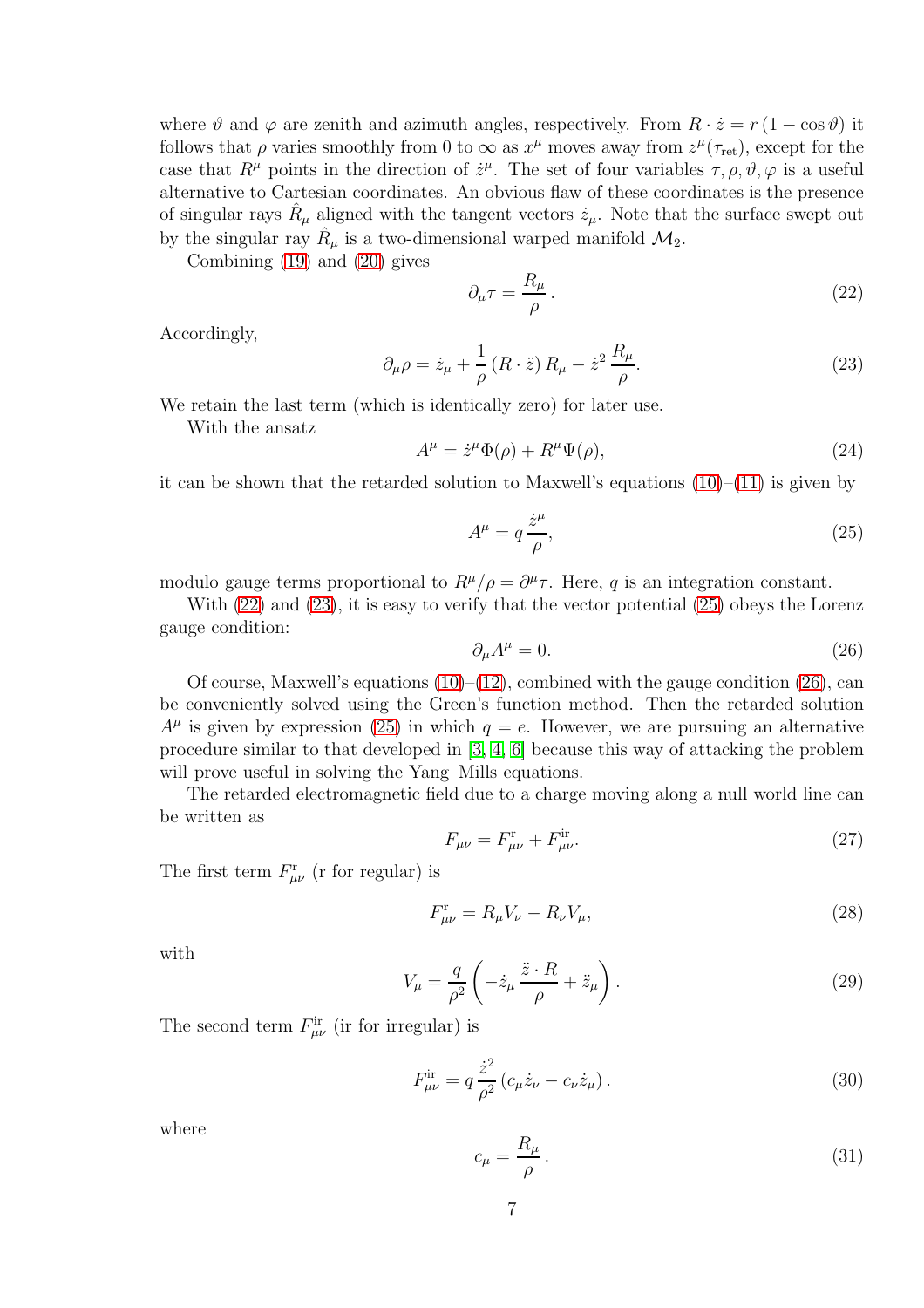The irregular term  $F^{\text{ir}}_{\mu\nu}$  given by [\(30\)](#page-6-4) is everywhere zero, except for the surface  $\mathcal{M}_2$ formed by the singular rays  $\hat{R}_{\mu}$ . We will see that  $F^{\text{ir}}_{\mu\nu}$  can be regarded as a distribution concentrated in  $\mathcal{M}_2$ .

One may readily check that the field configuration  $(27)$ – $(31)$  obeys Maxwell's equations using the formulas

$$
R \cdot V = 0,\t\t(32)
$$

$$
\partial \cdot V = \frac{1}{\rho^2} \left[ (\ddot{z} \cdot c) - \frac{1}{2} \frac{d}{d\tau} \right] \dot{z}^2,\tag{33}
$$

and

$$
(R \cdot \partial) \rho = \rho, \quad (R \cdot \partial) V^{\mu} = -2V^{\mu}.
$$
 (34)

We note in passing the relations

<span id="page-7-2"></span>
$$
\dot{z} \cdot V = -\frac{q}{\rho^2} \left[ (\ddot{z} \cdot c) - \frac{1}{2} \frac{d}{d\tau} \right] \dot{z}^2,\tag{35}
$$

and

<span id="page-7-1"></span>
$$
V^2 = q^2 \frac{\ddot{z}^2}{\rho^4},\tag{36}
$$

which will be useful in the subsequent discussion.

Let the region  $\mathcal U$  be all the spacetime minus the singular manifold  $\mathcal M_2$ . Both invariants of the electromagnetic field  $*F_{\mu\nu}F^{\mu\nu}$  and  $F_{\mu\nu}F^{\mu\nu}$  are vanishing in  $\mathcal{U}$ . Therefore, a massless charged particle generates the retarded electromagnetic field which is a null field in  $\mathcal{U}$ .

We determine the constant of integration  $q$  in  $(25)$ ,  $(29)$ , and  $(30)$  by invoking Gauss' law. We first find the total flux of  $E<sup>ir</sup>$  through a sphere enclosing the charge  $e$ . We choose a Lorentz frame in which  $\dot{z}^{\mu}$  and  $R^{\mu}$  take the form of [\(21\)](#page-5-3), and integrate  $F_{0i}^{ir}$  over a sphere  $r = \ell$ :

<span id="page-7-0"></span>
$$
\int d\mathbf{S} \cdot \mathbf{E}^{\text{ir}} = e\dot{z}^2 \int_0^{2\pi} d\varphi \int_0^{\pi} d\vartheta \, \frac{\sin \vartheta}{\left(\dot{z}_0 - |\dot{\mathbf{z}}| \cos \vartheta\right)^2} = 4\pi q. \tag{37}
$$

As is shown in Appendix A, a similar surface integral of  $\mathbf{E}^r$  is zero. Therefore,  $q = e$ .

We thus see that the total flux of  $\mathbf{E}^{\text{ir}}$ , concentrated on the singular ray  $\hat{R}_{\mu}$  which issues out of the charge e, is  $4\pi e$ . This resembles the Dirac picture of a magnetic monopole: the magnetic field B due to this monopole shrinks in a string. This string begins at the magnetic charge and goes to spatial infinity, so that the total flux of **B** flowing along the string equals the magnetic charge times the factor  $4\pi$ .

It may be worth pointing out that the identically zero factor  $\dot{z}^2$  is absent from the last equation of [\(37\)](#page-7-0) because it is cancelled by the same factor of the denominator arising from the solid angle integration of  $\rho^{-2}$ . If we would have  $\rho^{-s}$  with s other than 2, then this mechanism would fall short of the required cancellation.

This consideration can be readily modified to the advanced boundary condition. The advanced covariant technique can result from the retarded covariant technique if  $\dot{z}$  is substituted for  $-\dot{z}$  in every pertinent relation.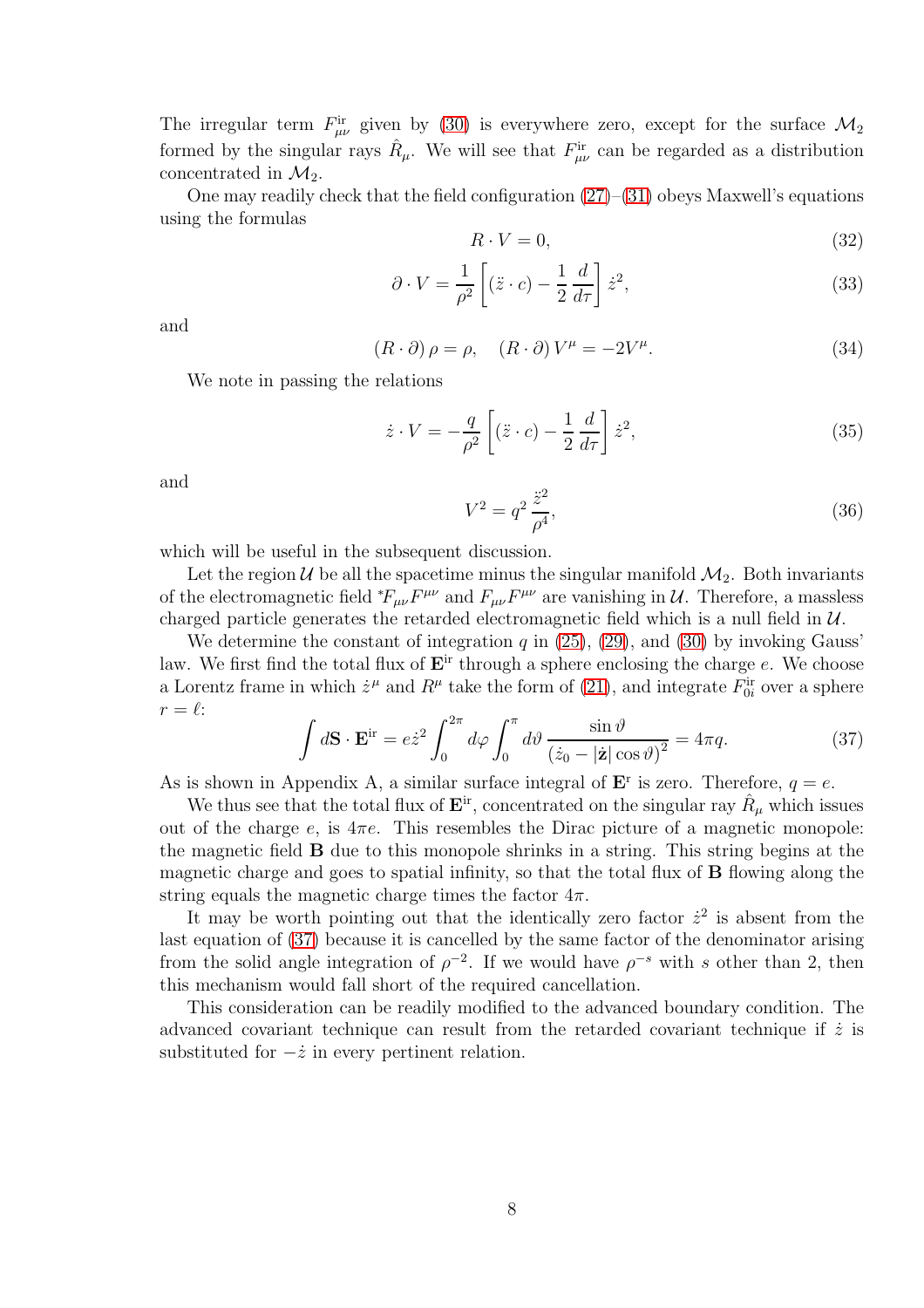#### 4 Massless charged particles do not emit radiation

We now look for a joint solution to the set of equations  $(10)$ – $(12)$ ,  $(1)$ , and  $(3)$ . Following the general strategy proposed in [\[6\]](#page-18-1), we turn to the Noether identity

<span id="page-8-0"></span>
$$
\partial_{\mu}T^{\lambda\mu} = \frac{1}{8\pi} \mathcal{E}^{\lambda\mu\nu} F_{\mu\nu} + \frac{1}{4\pi} \mathcal{E}_{\mu} F^{\lambda\mu} + \int_{-\infty}^{\infty} d\tau \,\varepsilon^{\lambda}(z) \,\delta^4 \left[ x - z(\tau) \right]. \tag{38}
$$

Here,  $T^{\mu\nu} = t_{\mu\nu} + \Theta_{\mu\nu}$  is the symmetric stress-energy tensor of this system, with  $t_{\mu\nu}$  and  $\Theta_{\mu\nu}$  being given by [\(14\)](#page-4-1) and [\(15\)](#page-4-2).  $\mathcal{E}^{\lambda\mu\nu}$ ,  $\mathcal{E}_{\mu}$ , and  $\varepsilon^{\lambda}$  are the left-hand sides of [\(10\)](#page-3-3), [\(11\)](#page-3-6), and [\(3\)](#page-3-0), respectively. The local conservation law for the stress-energy tensor  $\partial_{\mu}T^{\lambda\mu} = 0$ would imply that the equation of motion for a bare particle holds,  $\varepsilon^{\lambda} = 0$ , in which a simultaneous solution to the field equations  $\mathcal{E}_{\mu} = 0$  and  $\mathcal{E}^{\lambda\mu\nu} = 0$  is substituted.

We first discuss the case that only a single massless charged particle is in the universe. We set  $\mathcal{E}^{\lambda\mu\nu} = 0$ ,  $\mathcal{E}_{\mu} = 0$ , and  $\varepsilon^{\lambda} = 0$ , and assume that  $F_{\mu\nu}$  is an integrable field vanishing sufficiently fast at spatial infinity. We use [\(14\)](#page-4-1) and [\(15\)](#page-4-2) in [\(38\)](#page-8-0), and integrate this equation over a domain of spacetime bounded by two parallel spacelike hyperplanes  $\Sigma'$  and  $\Sigma''$  with both normals directed towards the future, and a tube  $T_R$  of large radius  $R$ , to give

<span id="page-8-3"></span>
$$
\left(\int_{\Sigma''} - \int_{\Sigma'} + \int_{T_R}\right) d\sigma_\mu \Theta^{\lambda \mu} + \int_{\tau'}^{\tau''} d\tau \left(\dot{\eta} \dot{z}^\lambda + \eta \ddot{z}^\lambda\right) = 0. \tag{39}
$$

This equation represents energy-momentum balance of the whole system 'a massless particle plus its field' written in terms of the initial degrees of freedom. We express  $\Theta^{\lambda\mu}$ in terms of the retarded solution to Maxwell's equations, and integrate it over  $\Sigma'$  and  $\Sigma''$ to obtain the corresponding four-momenta of the electromagnetic field.

It can be shown [\[6\]](#page-18-1) that the integration surface  $\Sigma$  can be replaced by the surface formed by the future light cone  $C_+$  drawn from the world line, and by a tube  $T_R$  of large radius R. Note, however, that some integrals are divergent. Therefore, a regularization is essential. Once we have decided upon a coordinate-free cutoff, we have to think of a perforated hyperplane  $\Sigma(\epsilon)$  and a truncated future light cone  $C_+(\epsilon)$  [\[6\]](#page-18-1). A further regularization prescription is to delete the intersection of the integration surface with the singular two-dimensional manifold  $\mathcal{M}_2$ .

A remarkable fact is that the integral over  $C_+$  is completely due to the contribution of the near stress-energy tensor  $\Theta_{I}^{\mu\nu}$  (which contains terms proportional to  $\rho^{-3}$  and  $\rho^{-4}$ ) because the far stress-energy tensor  $\Theta_{II}^{\mu\nu}$  (which goes like  $\rho^{-2}$ ) yields zero flux through the future light cone. It is demonstrated in Appendix A that integrating  $\Theta^{\mu\nu}$  over  $C_+$  gives zero. This is just the required result; otherwise we would invoke the renormalization of mass which is problematic in the theory free of dimensional parameters.

Consider the far stress-energy tensor  $\Theta_{II}^{\mu\nu}$ . By [\(28\)](#page-6-8), [\(29\)](#page-6-7), and [\(36\)](#page-7-1),

<span id="page-8-2"></span>
$$
\Theta_{\rm II}^{\mu\nu} = -\frac{e^2}{4\pi} \frac{\ddot{z}^2}{\rho^4} R^{\mu} R^{\nu}.
$$
 (40)

To find the four-momentum associated with  $\Theta_{II}^{\mu\nu}$ , we fix a Lorentz frame, and integrate  $\Theta_{II}^{\mu\nu}$  over a tubular surface  $T_{\ell}$  of a small radius  $\tau = \ell$  enclosing the world line. The surface element is

<span id="page-8-1"></span>
$$
d\sigma^{\mu} = n^{\mu} \ell^2 d\Omega d\tau, \quad n^{\mu} = (0, \mathbf{n}). \tag{41}
$$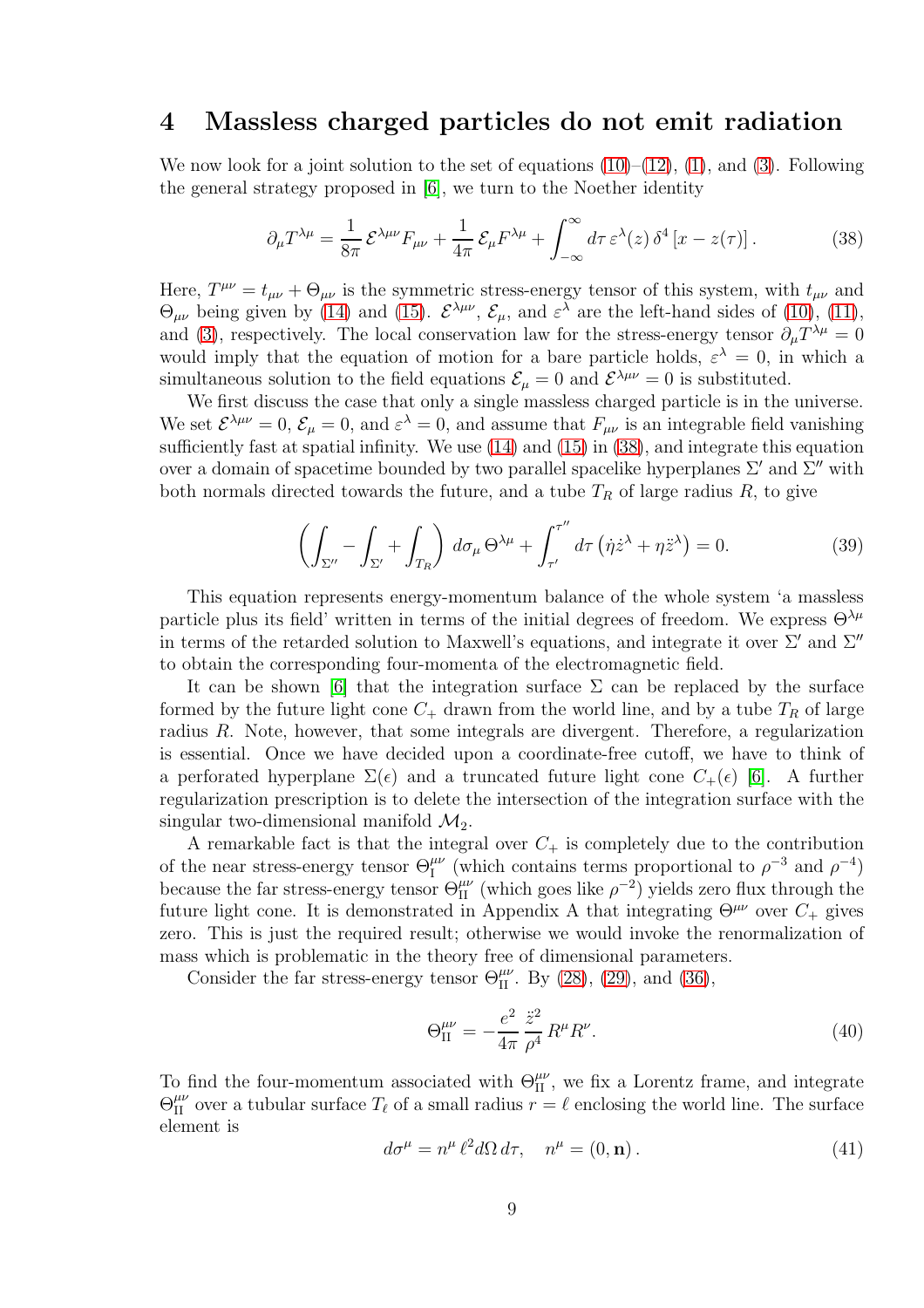Combining  $(41)$  with  $(40)$  and  $(21)$ , we obtain

$$
\Theta_{\text{II}}^{\mu\nu} d\sigma_{\nu} = -\frac{e^2 \ddot{z}^2}{4\pi} \left(\frac{1}{1-\cos\vartheta}\right)^4 (1,\sin\vartheta\cos\varphi,\sin\vartheta\sin\varphi,\cos\vartheta)\sin\vartheta\,d\vartheta\,d\varphi\,d\tau,\qquad(42)
$$

and so

<span id="page-9-0"></span>
$$
P_{\text{II}}^{\mu} = \int_{T_{\ell}} d\sigma_{\nu} \Theta_{\text{II}}^{\mu\nu} = -\frac{2}{3} e^2 \Lambda \int_{-\infty}^{\tau} d\tau \,\dot{z}^{\mu} \ddot{z}^2. \tag{43}
$$

Here,  $\Lambda = 4\delta^{-6}$ , with  $\delta$  being a small zenith angle required from the regularization prescription to smear the ray singularity. The last equation of [\(43\)](#page-9-0) is obtained on the assumption that terms of order  $O(1)$  which are negligibly small in comparison with terms of order  $O(\Lambda)$  may be omitted in the limit  $\Lambda \to \infty$ .

If we impose the asymptotic condition

$$
\lim_{\tau \to -\infty} \ddot{z}^{\mu}(\tau) = 0,\tag{44}
$$

then the integral over  $T_R$  in [\(39\)](#page-8-3) approaches zero as  $R \to \infty$  just as it does in the case of massive particles [\[6\]](#page-18-1).

Is it possible to interpret  $P_{\text{II}}^{\mu}$  as the four-momentum which is radiated by a charge moving along a null world line? At first sight this is so indeed. However, as will soon become clear, the contribution of  $P_{\text{II}}^{\mu}$  to the energy-momentum balance equation can be absorbed by an appropriate reparametrization of the null curve. Therefore, the net effect of  $P_{\text{II}}^{\mu}$  is reparametrization removable.

Substituting [\(43\)](#page-9-0) into [\(39\)](#page-8-3) gives

<span id="page-9-2"></span>
$$
\int_{\tau'}^{\tau''} d\tau \left( \dot{\eta} \dot{z}^{\lambda} + \eta \ddot{z}^{\lambda} - \frac{2}{3} e^2 \Lambda \ddot{z}^2 \dot{z}^{\lambda} \right) = 0.
$$
 (45)

The first and the last terms have similar kinematical structures. This suggests that there is a particular parametrization  $\bar{\tau}$  such that these terms cancel. To verify this suggestion, we go from  $\tau$  to  $\bar{\tau}$  through the reparametrization<sup>[5](#page-9-1)</sup>

<span id="page-9-3"></span>
$$
d\tau = d\bar{\tau} \left[ 1 + \frac{1}{\bar{\eta}(\bar{\tau})} \frac{2}{3} e^2 \Lambda \int_{-\infty}^{\tau} d\sigma \, \ddot{z}^2(\sigma) \right]. \tag{46}
$$

By [\(8\)](#page-3-7),

$$
\eta(\tau) = \bar{\eta}(\bar{\tau}) + \frac{2}{3} e^2 \Lambda \int_{-\infty}^{\tau} d\sigma \, \ddot{z}^2(\sigma), \tag{47}
$$

and so

$$
\dot{\eta}(\tau) = \dot{\bar{\eta}}(\bar{\tau}) + \frac{2}{3} e^2 \Lambda \ddot{z}^2(\tau). \tag{48}
$$

Here, the dot denotes differentiation with respect to  $\tau$ . If we fix the gauge by imposing the condition  $\bar{\eta}(\bar{\tau}) = \eta_0$ , and take into account that  $d\bar{\tau} (dz^{\lambda}/d\bar{\tau}) = d\tau (dz^{\lambda}/d\tau)$ , then we find that the first and the last terms of [\(45\)](#page-9-2) cancel out which makes the integrand to be identical to the left-hand side of [\(9\)](#page-3-8).

<span id="page-9-1"></span><sup>&</sup>lt;sup>5</sup>In fact, [\(46\)](#page-9-3) and [\(8\)](#page-3-7) constitute a set of two functional-differential equations with  $\bar{\tau} = f(\tau)$  and  $\bar{\eta} = g[\eta(\tau); \bar{\tau}(\tau)]$  as the unknown functions. It is suggested that there exist positive and regular solutions to these equations.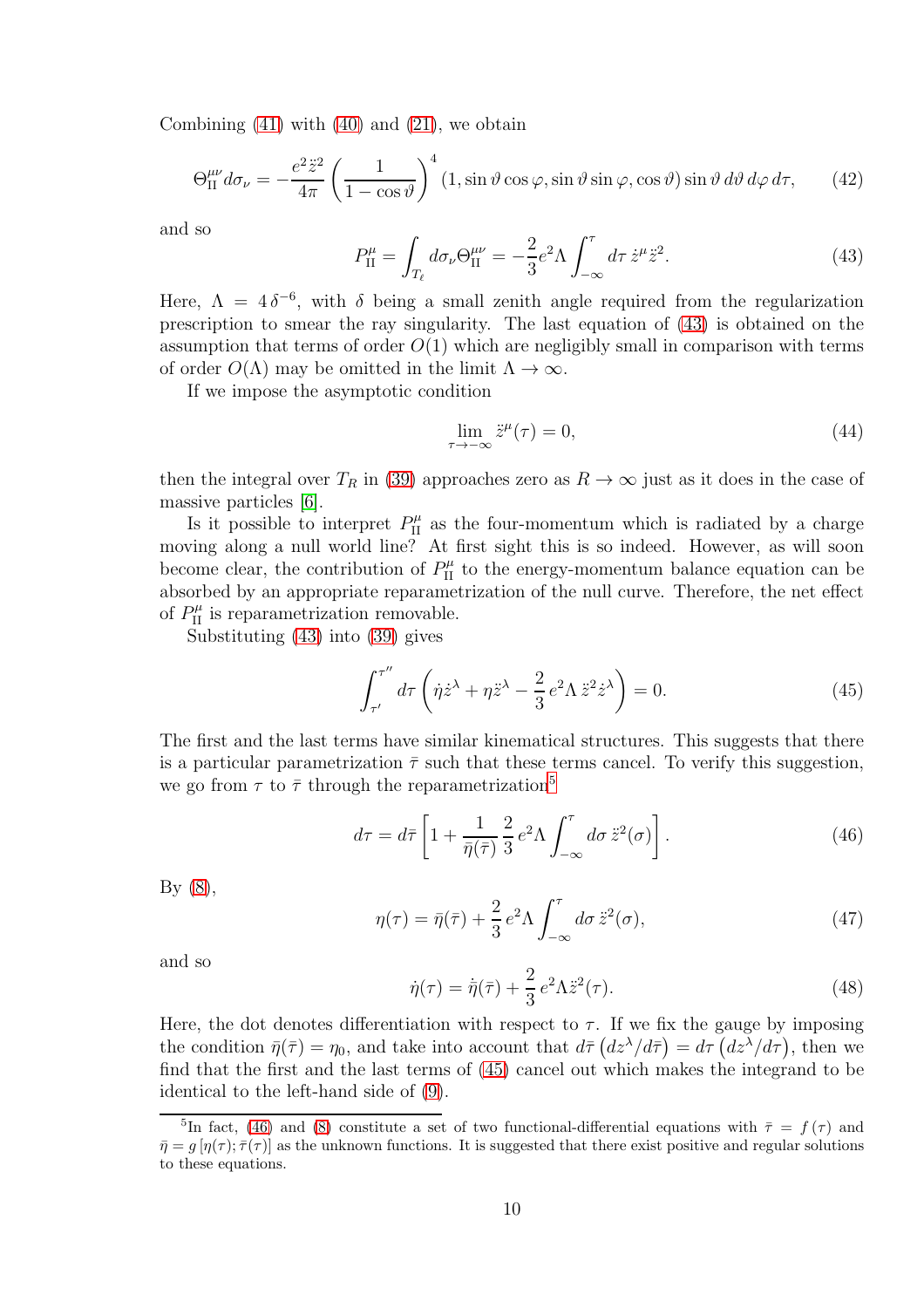This analysis can be extended to a system of several interacting massless particles. Since the general retarded solution to Maxwell's equations is the sum of fields generated by each particle, Eqs.  $(27)-(31)^6$  $(27)-(31)^6$  $(27)-(31)^6$  $(27)-(31)^6$ , the stress-energy tensor becomes

$$
\Theta^{\mu\nu} = \sum_{I} \Theta^{\mu\nu}_{I} + \sum_{I} \sum_{J} \Theta^{\mu\nu}_{IJ},\tag{49}
$$

where  $\Theta^{\mu\nu}_I$  is comprised of the field  $F^{\mu\nu}_I$  due to the *I*th charge, and  $\Theta^{\mu\nu}_{IJ}$  contains mixed contributions of the fields generated by the Ith and the Jth charges. Following the conventional procedure, we integrate  $\Theta^{\mu\nu}_{IJ}$  over a tubular surface  $T_{\ell_I}$  of a small radius  $\ell_I$ enclosing the Ith world line. Without going into detail we simply outline the general idea. The leading singularity, a pole  $\rho^{-2}$ , comes from the irregular term  $F_{\mu\nu}^{ir}$ , while the regular term  $F^{\rm r}_{\mu\nu}$  is not sufficiently singular to make a finite contribution to the integral over  $T_{\ell_I}$ in the limit  $\ell_I \to 0$ . In response to the solid angle integration of  $\rho^{-2}$ , the denominator gains the factor  $\dot{z}^2$  which kills the same factor in the numerator of  $F^{\text{ir}}_{\mu\nu}$ , just as it did in establishing [\(37\)](#page-7-0). The result is

$$
\wp_{I}^{\mu} = \int_{T_{\ell_I}} d\sigma_{\nu} \sum_{J} \Theta_{IJ}^{\mu\nu} = -e_I \int_{-\infty}^{\tau_I} d\tau_I \sum_{J} F_{IJ}^{\mu\nu}(z_I) \dot{z}_{\nu}^I(\tau_I), \tag{50}
$$

where  $F^{\mu\nu}_{IJ}(z_I)$  is the retarded field at  $z_I$  caused by charge J. We interpret  $\wp^{\mu\nu}_{\phantom{\mu\nu}}$  $I_I$  as the four-momentum extracted from an external field  $F^{\mu\nu}_{IJ}(z_I)$  during the whole past history of charge I prior to the instant  $\tau_I$ . To put it differently,  $\wp^{\mu}$  $I_I$  is an external Lorentz force exerted on the I<sup>th</sup> particle at  $z_I$ .

To summarize, the total energy-momentum balance at a null world line amounts to the equation of motion for a bare particle. The initial degrees of freedom do not experience rearrangement, that is, dressed charged particles and radiation do not arise<sup>[7](#page-10-1)</sup>. Classical electrodynamics of massless charged particles should not be viewed as a smooth limit of classical electrodynamics of massive charged particles: tiny as the mass of a particle may be this violates conformal invariance.

#### 5 Direct interparticle action theory

To claim that massless charged particles do not radiate is another way of stating that there are no unconstrained field degrees of freedom. Every particle is affected by all other particles directly, that is, without mediation of the electromagnetic field. It is therefore tempting to assume that all field degrees of freedom can be integrated out completely without recourse to the Wheeler–Feynman condition of total absorption

<span id="page-10-2"></span>
$$
A_{\rm ret}^{\mu}(x) - A_{\rm adv}^{\mu}(x) = 0.
$$
 (51)

Naively, this removal of field degrees of freedom can be executed just in equation [\(13\)](#page-4-0) using the retarded solution [\(25\)](#page-6-2), with a suitable regularization if required. However, this idea must be abandoned if we are to preserve conformal invariance. The retarded

<span id="page-10-0"></span> ${}^{6}$ For simplicity, we omit solutions to the homogeneous field equations describing a free electromagnetic field. If need be, this field could be taken into account in the final result.

<span id="page-10-1"></span><sup>7</sup>This is reminiscent of the situation with the Maxwell–Lorentz electrodynamics in a world with one temporal and one spatial dimension in which there is no radiation [\[4,](#page-17-3) [6\]](#page-18-1).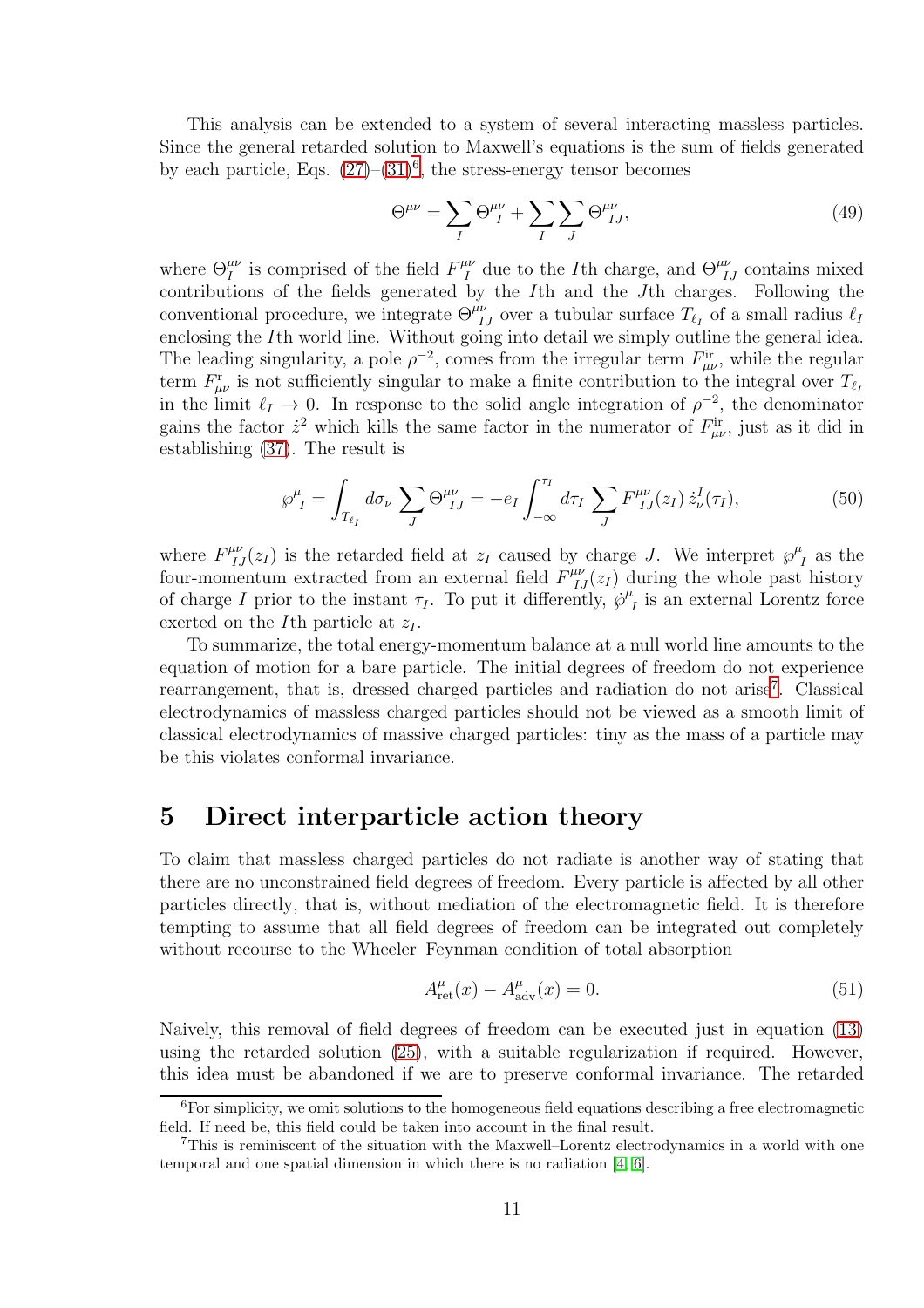Green's function  $D_{\rm ret}(x) = 2\theta(x_0) \,\delta(x^2)$  is not conformally invariant due to the presence of the Heaviside step function  $\theta(x_0)$ . Indeed, a conformal transformation can change the order in which points are lined up along a null ray. We are thus forced to deal with  $\bar{D}(x) = \delta(x^2)$ , which is specific to the Fokker action involving both retarded and advanced signals. Meanwhile the interaction term of the Fokker action

$$
-\frac{1}{2}\sum_{I}\int d\tau_{I}\int d\tau_{J}\sum_{J(\neq I)}e_{I}e_{J}\dot{z}_{I}^{\mu}(\tau_{I})\dot{z}_{\mu}^{J}(\tau_{J})\,\delta\left[(z_{I}-z_{J})^{2}\right]
$$
(52)

is devoid of conformal symmetry. To remedy the situation, the Minkowski metric  $\eta_{\mu\nu}$ must be substituted for a symmetric tensor of the form [\[22\]](#page-18-17)

<span id="page-11-3"></span>
$$
h_{\mu\nu}(x-y) = (x-y)^2 \frac{\partial}{\partial x^{\mu}} \frac{\partial}{\partial y^{\nu}} \ln(x-y)^2 = \eta_{\mu\nu} - \frac{(x-y)_{\mu}(x-y)_{\nu}}{(x-y)^2}.
$$
 (53)

Under conformal transformations  $d\bar{x}^2 = \sigma^{-2}(x)dx^2$ , the index  $\mu$  transforms like a covector at the point x while the index  $\nu$  transforms like a covector at the point y:

$$
\bar{h}_{\mu\nu}(\bar{x}-\bar{y}) = \frac{1}{\sigma(x)\sigma(y)} \frac{\partial x^{\alpha}}{\partial \bar{x}^{\mu}} \frac{\partial x^{\beta}}{\partial \bar{y}^{\nu}} h_{\alpha\beta}(x-y). \tag{54}
$$

Now the action for a conformally invariant action-at-a-distance electrodynamics reads:

<span id="page-11-0"></span>
$$
S = -\frac{1}{2} \sum_{I}^{N} \int d\tau_{I} \left\{ \eta_{I} \dot{z}_{I}^{2} + \int d\tau_{J} \sum_{J(\neq I)}^{N} e_{I} e_{J} h_{\mu\nu} (z_{I} - z_{J}) \dot{z}_{I}^{\mu}(\tau_{I}) \dot{z}_{J}^{\nu}(\tau_{J}) \delta \left[ (z_{I} - z_{J})^{2} \right] \right\}, \tag{55}
$$

where the particle sector is chosen to be identical to that of the action [\(5\)](#page-3-2).

It was shown in [\[23\]](#page-18-18) that the vector potential adjunct to particle  $I$ ,

$$
A_{\mu}^{J}(x) = e_{J} \int d\tau_{J} h_{\mu\nu}(x - z_{J}) \dot{z}_{J}^{\nu}(\tau_{J}) \,\delta[(x - z_{J})^{2}], \qquad (56)
$$

is an exact solution to Maxwell's equations [\(10\)](#page-3-3)–[\(12\)](#page-3-4), in which  $F_{\mu\nu}^J = \partial_\mu A_\nu^J - \partial_\nu A_\mu^J$ , and all but one of the charges  $e_I$  in the current  $j^{\mu}$  are assumed to be vanishing. Following the Wheeler and Feynman's original approach [\[24\]](#page-19-0), one can show that the equation of motion for a massless charged particle [\(3\)](#page-3-0) in which  $F^{\mu\nu}$  is the retarded field adjunct to all other charges derives from [\(55\)](#page-11-0) provided that equation [\(51\)](#page-10-2) holds.

We thus see that the Wheeler–Feynman condition of total absorption [\(51\)](#page-10-2) remains essential for the action-at-a-distance electrodynamics of massless charged particles. Recall that there are two alternative concepts of radiation, proposed by Dirac and Teitelboim (for a review see [\[2\]](#page-17-1)). Although these concepts have some points in common, they are not equivalent. Accordingly, [\(51\)](#page-10-2) does not amount to the lack of radiation in the sense of Teitelboim whose definition was entertained in the previous section.

#### 6 Massless quarks

Consider massless colored particles, or simply massless quarks. The Lorentz force law is changed for the Wong force law<sup>[8](#page-11-1)</sup>,

<span id="page-11-2"></span>
$$
\eta \ddot{z}^{\mu} + \dot{\eta} \dot{z}^{\mu} = \dot{z}_{\nu} \text{tr}\left(Q G^{\mu\nu}\right). \tag{57}
$$

<span id="page-11-1"></span><sup>8</sup>For a systematic study of the Yang–Mills–Wong theory see, e. g., Ref. [\[6\]](#page-18-1).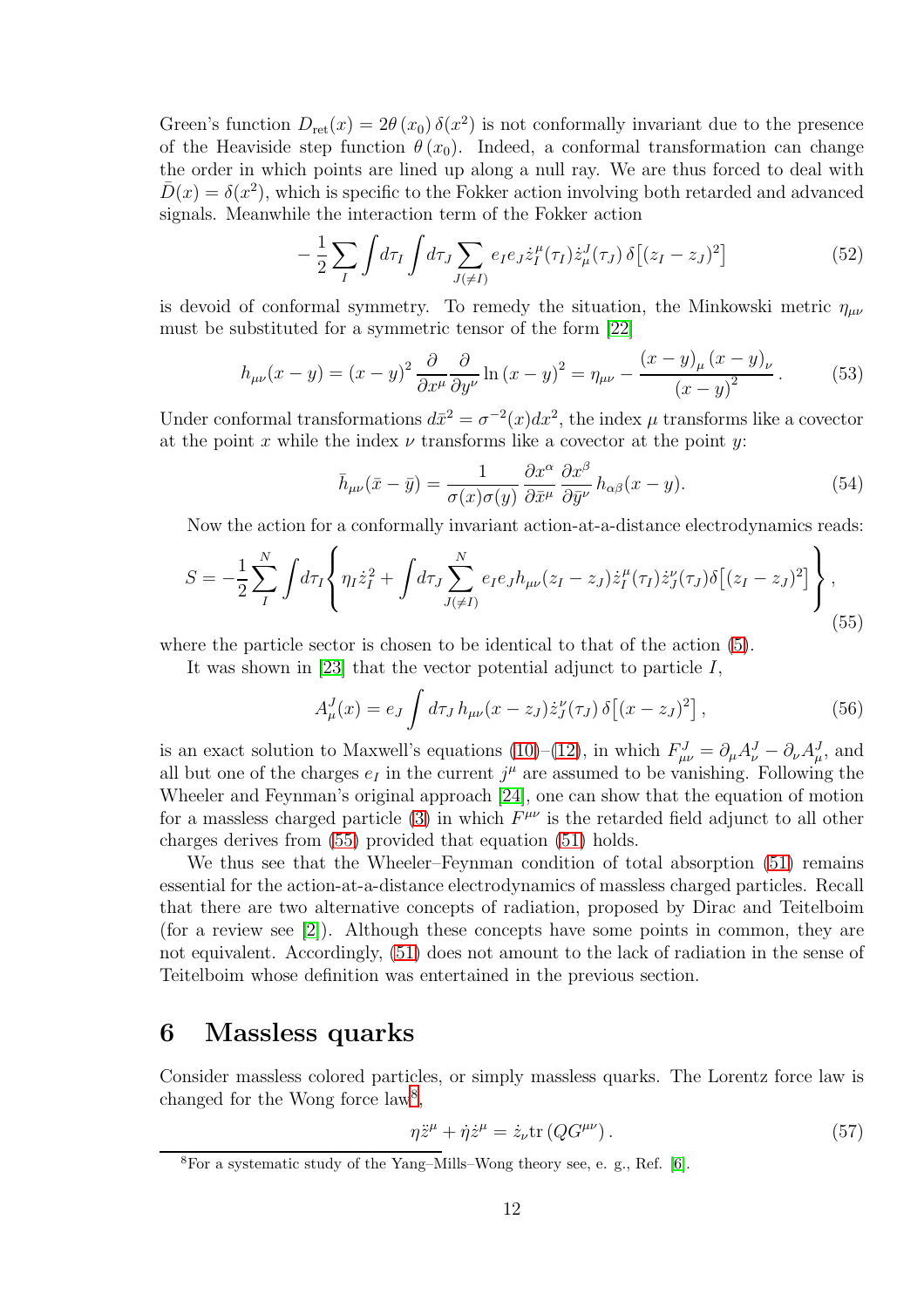In other words, a particle carrying color charge  $Q = Q^a T_a$  is affected by the Yang–Mills field  $G_{\mu\nu} = G_{\mu\nu}^a T_a$  at the point of its location  $z^{\mu}$ , as indicated by [\(57\)](#page-11-2). We begin with the case of a single quark, and adopt the simplest non-Abelian gauge group  $SU(2)$ .

The color charge is governed by

<span id="page-12-0"></span>
$$
\dot{Q} = -ig\left[Q, \dot{z}^{\mu} A_{\mu}\right],\tag{58}
$$

where  $q$  is the Yang–Mills coupling constant. The Yang–Mills equations read

<span id="page-12-3"></span>
$$
D_{\mu}G^{\mu\nu} = 4\pi j^{\nu}.
$$
\n(59)

Here,  $D_{\mu} = \partial_{\mu} - igA_{\mu}$  is the covariant derivative, and  $j^{\mu}$  is the color current,

<span id="page-12-1"></span>
$$
j^{\mu}(x) = \int_{-\infty}^{\infty} d\tau Q(\tau) \ \dot{z}^{\mu}(\tau) \, \delta^{4} \left[ x - z(\tau) \right]. \tag{60}
$$

We impose the retarded condition for the Yang–Mills field propagation, and follow the same line of reasoning as was used in the Yang–Mills–Wong theory of massive quarks [\[3,](#page-17-2) [6\]](#page-18-1) to furnish the ansatz

$$
A^{\mu} = \sum_{a=1}^{3} T_a(\tau) \left( \dot{z}^{\mu} \Phi + R^{\mu} \Psi \right).
$$
 (61)

Retracing essential steps in the Yang–Mills–Wong theory of massive quarks [\[3,](#page-17-2) [6\]](#page-18-1), with appropriate modifications, we find a joint solution to equations  $(58)$ – $(60)$  of the form

<span id="page-12-2"></span>
$$
A^{\mu} = \mathcal{Q} \frac{\dot{z}^{\mu}}{\rho}.
$$
 (62)

Here,  $\mathcal{Q} = T_a \mathcal{Q}^a$ ,  $\mathcal{Q}^a$  are arbitrary integration constants. This solution is unique, modulo gauge terms proportional to  $\mathcal{Q}R^{\mu}/\rho = \mathcal{Q}\partial^{\mu}\tau$ . Equation [\(62\)](#page-12-2) describes an Abelian field.

The Green's function technique does not apply to the nonlinear partial differential equations [\(59\)](#page-12-3)–[\(60\)](#page-12-1). Anticipating that an irregular term of the field strength, similar to that shown in [\(30\)](#page-6-4), is responsible for the Gauss' surface-integration procedure, we can identify  $Q$  with the color charge  $Q$  appearing in [\(60\)](#page-12-1).

Because the Yang–Mills equations are covariant under the gauge transformations

$$
A^{\mu} \to \Omega \left( A^{\mu} + \frac{i}{g} \partial_{\mu} \right) \Omega^{\dagger}, \quad j_{\mu} \to \Omega j_{\mu} \Omega^{\dagger}, \tag{63}
$$

one can find a unitary matrix  $\Omega$  to diagonalize the Hermitian matrix  $j_{\mu}$ . Accordingly, the vector potential [\(62\)](#page-12-2) is transformed to the form involving only commuting matrices which span the Cartan subalgebra. In this case, that is, for the gauge group  $SU(2)$ , if the color basis elements  $T_a$  are expressed in terms of the Pauli matrices  $T_a = \frac{1}{2}$  $\frac{1}{2} \sigma_a$ , then the diagonalized color charge is  $Q = \frac{1}{2}$  $rac{1}{2}\sigma_3Q^3$ .

The regular term of the gluon field strength is given by

<span id="page-12-4"></span>
$$
G^{\mu\nu} = R^{\mu}W^{\nu} - R^{\nu}W^{\mu},\tag{64}
$$

where

<span id="page-12-5"></span>
$$
W^{\mu} = \frac{Q}{\rho^2} \left( -\dot{z}^{\mu} \frac{\ddot{z} \cdot R}{\rho} + \ddot{z}^{\mu} \right). \tag{65}
$$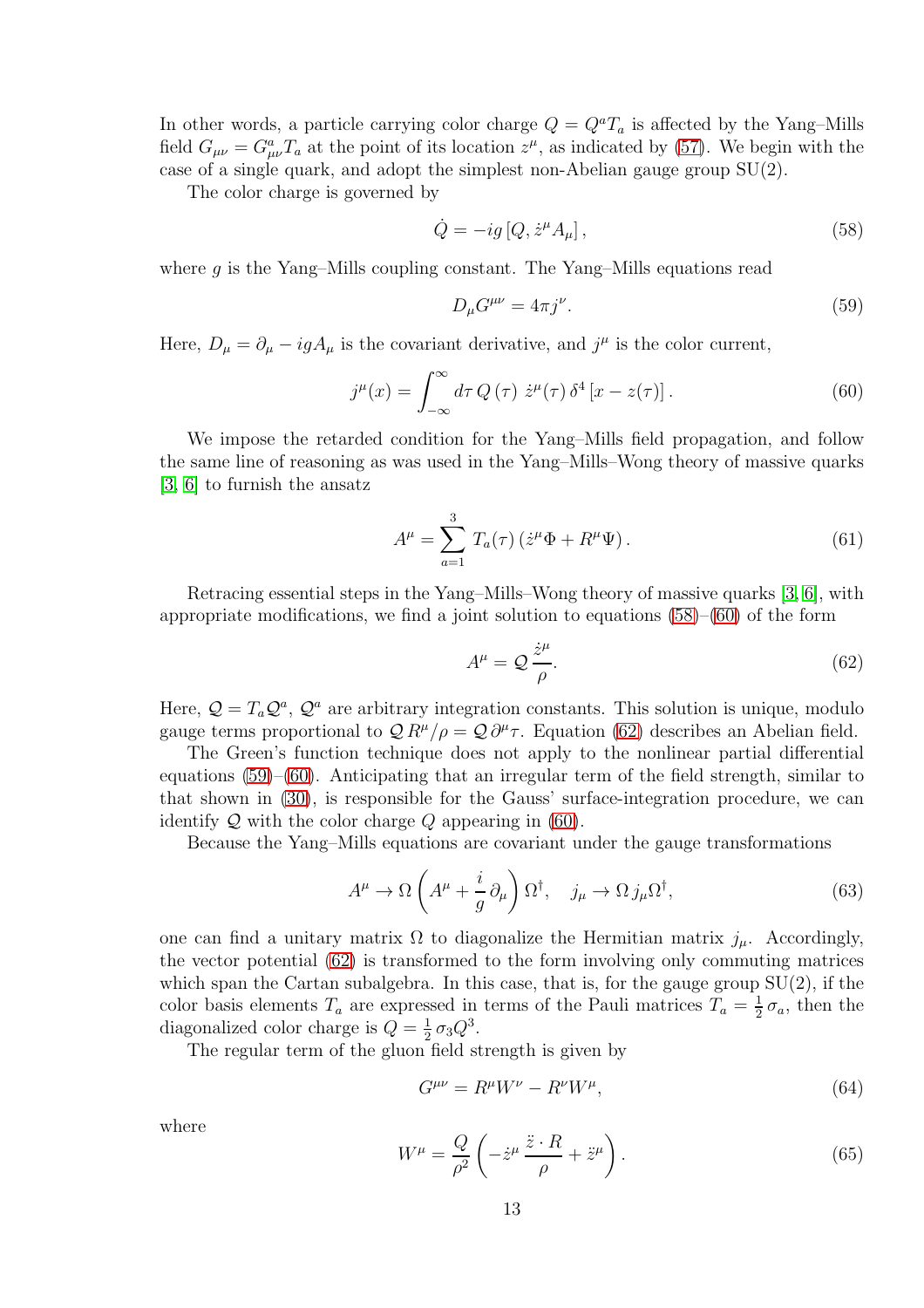Thus, throughout all the spacetime minus the singular manifold  $\mathcal{M}_2$ , a massless quark generates an Abelian null field  $^{*}G_{\mu\nu}G^{\mu\nu}=0$ ,  $G_{\mu\nu}G^{\mu\nu}=0$ .

By repeating what was done in Sec. 4, we find that a massless quark does not radiate.

This consideration can be extended to the case of  $N$  massless quarks and the unitary group SU(N) with arbitrary N and  $\mathcal{N} \geq 2$ . The vector potential

<span id="page-13-0"></span>
$$
A^{\mu} = \sum_{I=1}^{N} Q_I \frac{\dot{z}_I^{\mu}}{\rho_I} \tag{66}
$$

represents the generic retarded Abelian solution to the Yang–Mills equations. Here,

$$
Q_I = \sum_{a=1}^{N-1} e_I^a H_a,\tag{67}
$$

 $e_I^a$  are arbitrary real coefficients. The generators  $H_a$  belong to the Cartan subalgebra of the Lie algebra  $su(N)$ .

Similar to classical electrodynamics of massless charged particles, the Yang–Mills– Wong theory of massless quarks is invariant under  $C(1, 3)$ , and hence defies casting as an ordinary Lagrangian system in  $\mathbb{R}_{1,3}$ .

#### 7 Discussion and outlook

For comparison, we briefly review the Yang–Mills–Wong theory of massive quarks.

The field sector of this theory is invariant under  $C(1, 3)$ , but this invariance is violated in the particle sector. There are two classes of retarded solutions  $A_\mu$  to the Yang–Mills equations, non-Abelian and Abelian  $[3, 6]$  $[3, 6]$ . To be specific, we refer to the case of N massive quarks and the gauge group SU(N), with arbitrary N such that  $\mathcal{N} \geq N + 1$ . The gauge group of non-Abelian solutions is spontaneously deformed to  $SL(N, \mathbb{R})$ . These solutions represent gauge fields of magnetic type. These solutions involve terms which are explicitly conformally non-invariant. An accelerated quark gains (rather than loses) energy by emitting the Yang–Mills field of this type. A plausible interpretation of the spontaneously deformed solutions  $A_{\mu}$  is that these configurations describe Bose condensates of gluon fields in the hadronic phase. By contrast, the gauge group of Abelian solutions is  $SU(N)$ . These solutions are conformally invariant constructions. They represent gauge fields of electric type. An accelerated quark loses energy by emitting the Yang–Mills field of this type. These Abelian solutions are associated with the QGP vacuum.

The Yang–Mills–Wong theory of massless quarks is perfectly invariant under  $C(1,3)$ . There are only Abelian solutions to the Yang–Mills equations, Eq. [\(66\)](#page-13-0). This is because only such constructions are compatible with the conformal symmetry requirement. The regular field strength [\(64\)](#page-12-4)–[\(65\)](#page-12-5) represents a null-field configuration. An accelerated quark neither gains nor loses energy by emitting this null Yang–Mills field. It is natural to think of such solutions as Bose condensates of gluon fields in QGP.

With this interpretation in mind, one may deem that a strong suppression of the high transverse momentum tail  $p_T$  in detectable hadron spectra, observed in Au+Au collisions at the center-of-mass energy 200 GeV, relative to that in binary proton-proton collisions [\[10\]](#page-18-4), is attributed to the the fact that massless quarks do not radiate. This property of the conformal dynamics seems to be pertinent to the mechanism of jet quenching. Only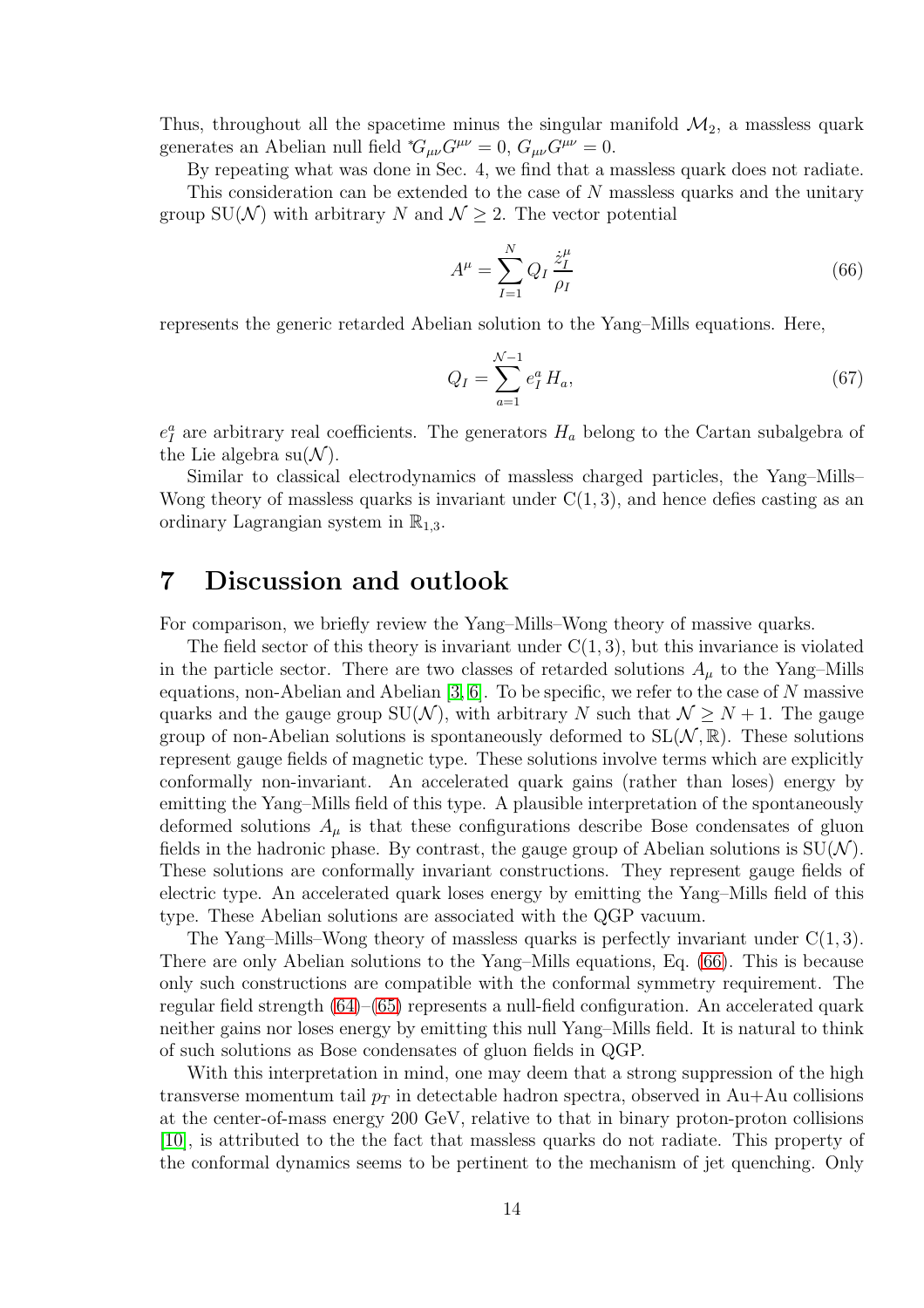jets from the surface of the QGP lump can develop and escape. These jets have their origin in the dynamics of massive modes which arise at the freeze-out stage much as an icicle forms in a congealing streamlet.

Conceivably the Yang–Mills–Wong theory of massless scalar quarks leaves room for the direct action formulation

<span id="page-14-0"></span>
$$
S = -\frac{1}{2} \sum_{I=1}^{N} \int d\tau_I \left\{ \eta_I \dot{z}_I^2 + \sum_{J=1}^{N} \text{tr}\left(Q_I Q_J\right) \int d\tau_J \, h_{\mu\nu} (z_I - z_J) \dot{z}_I^{\mu}(\tau_I) \dot{z}_J^{\nu}(\tau_J) \delta \left[ (z_I - z_J)^2 \right] \right\}.
$$
\n(68)

This Fokker-type action results from the fact that the Yang–Mills sector is linearized (that is, becomes essentially the same as the Maxwell sector) when the color dynamics is confined to the Cartan subgroup. Maintaining the color dynamics in this Abelian regime is controlled by conformal invariance.

Of concern to us is the question of whether the dynamics of N massless quarks is encoded in the action [\(68\)](#page-14-0) combined with the supplementary condition [\(51\)](#page-10-2). If this is the case, then it is the response of the gluon vacuum in the QGP lump—expressed by [\(51\)](#page-10-2)—which renders this direct action formulation well defined.

Equation [\(68\)](#page-14-0) can form the basis of a first-quantized path integral description of this system. It has long been known [\[26,](#page-19-1) [27,](#page-19-2) [28\]](#page-19-3) that, for all processes in scalar QED in which the total number of real photons is zero, the conventional current-field interaction used in the S matrix for a collection of species of particles, given by

$$
\sum_{I} \int d^4x \, j_I^{\mu}(x) A_{\mu}(x) \tag{69}
$$

may be replaced by the direct current-current interaction given by

<span id="page-14-2"></span>
$$
\frac{1}{2} \sum_{I} \sum_{J} \int d^4 x \, d^4 y \, j_{I\mu}(x) \, D_{\mathcal{F}}(x - y) \, j^{\mu}_J(y) \tag{70}
$$

without change in the results. Here,  $D_F(x)$  is the Feynman propagator. It is related to the Fokker propagator  $\bar{D}(x) = \delta(x^2)$  by

$$
D_{\rm F} = \bar{D} + \frac{1}{2} \left( D^+ - D^- \right), \tag{71}
$$

where  $D^+$  is the positive frequency part of the Pauli–Jordan function  $D = D_{\text{ret}} - D_{\text{adv}}$ . With this decomposition, we have two sets of terms. The first set

<span id="page-14-3"></span>
$$
\frac{1}{2} \sum_{I} \sum_{J} \int d^4 x \, d^4 y \, j_{I\mu}(x) \, \bar{D}(x-y) \, j_J^{\mu}(y) \tag{72}
$$

will be recognized as the conventional Fokker coupling between the charged currents. The second set of terms can be brought into the form

<span id="page-14-1"></span>
$$
\frac{1}{2} \sum_{I} \sum_{J} \int d^4 x \, d^4 y \, j_{I\mu}(x) \, D^+(x-y) \, j_J^\mu(y). \tag{73}
$$

This expression must in some way represent the response of the universe. For a system enclosed in a light tight box,  $(73)$  does not contribute to the S matrix [\[27\]](#page-19-2), and, therefore, [\(70\)](#page-14-2) and [\(72\)](#page-14-3) give the same results.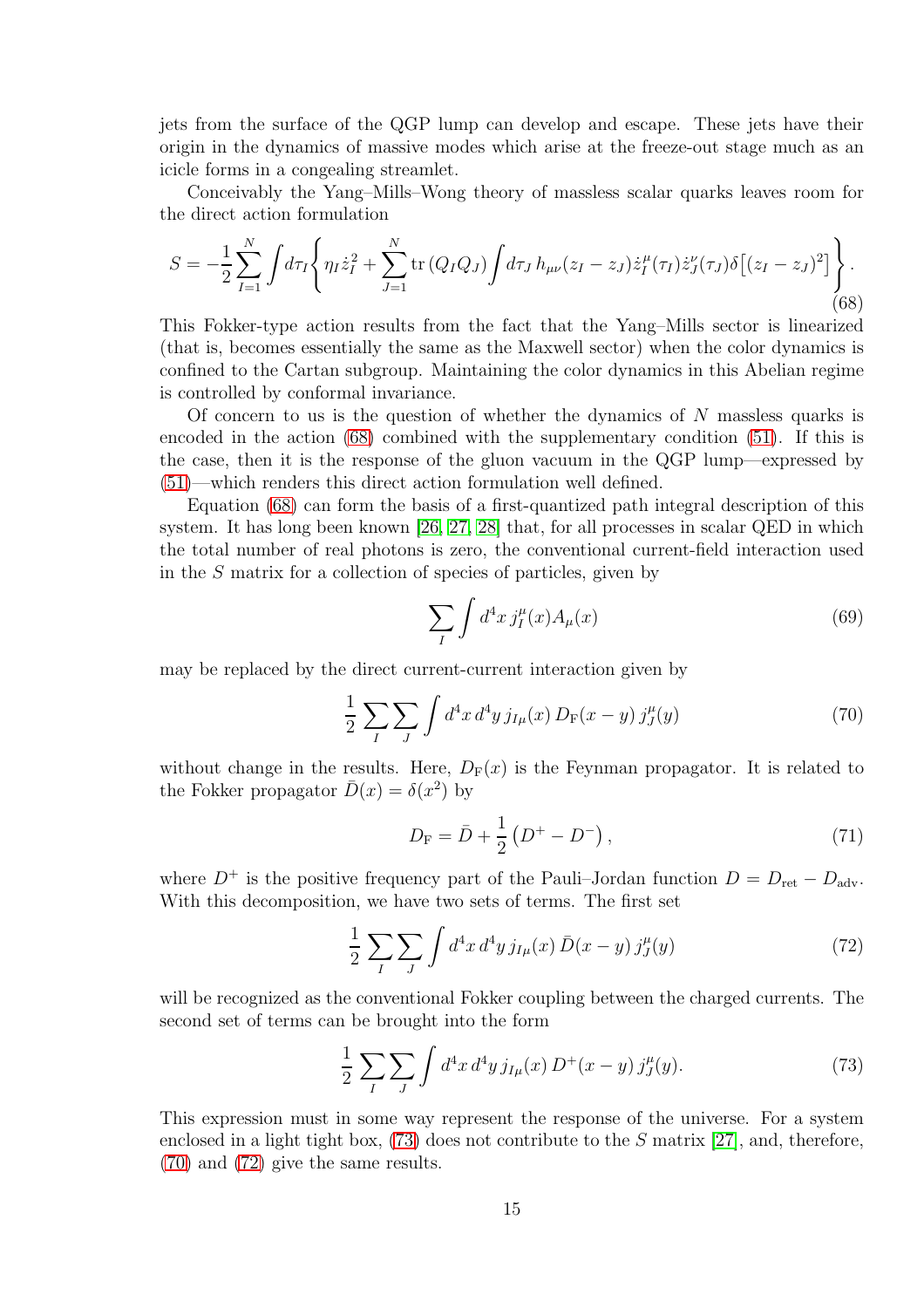Turning to massless quarks, similar reasoning shows that the contribution of

$$
\frac{1}{2}\sum_{I}\sum_{J}\text{tr}\left(Q_{I}Q_{J}\right)\int d\tau_{I}\int d\tau_{J}h_{\mu\nu}(z_{I}-z_{J})\dot{z}_{I}^{\mu}(\tau_{I})\dot{z}_{J}^{\nu}(\tau_{J})D^{+}(z_{I}-z_{J})\tag{74}
$$

to the S matrix in quantum chromodynamics must vanish. Now a QGP lump plays the same role as the light tight box in the Wheeler–Feynman electrodynamics. Hence, substituting the Fokker propagator  $\bar{D}$  by the Feynman propagator  $D_F$  in [\(68\)](#page-14-0) will be of no consequences.

With  $D_F$  in place of  $\bar{D}$ , one may perform the Wick rotation. Then all world lines in the path integral become curves in Euclidean spacetime  $\mathbb{R}_4$ . The conformal group acting on this arena is  $C(4)$ . The only remnant of the initial conformal structure in this Euclideanized picture is the conformal metric  $h_{\mu\nu}$  defined in [\(53\)](#page-11-3).

The Euclidean direct action formulation reads

<span id="page-15-0"></span>
$$
S_{\rm E} = \frac{1}{2} \sum_{I=1}^{N} \int d\tau_I \left\{ \eta_I \dot{z}_I^2 + \sum_{J=1}^{N} \text{tr}\left(Q_I Q_J\right) \int d\tau_J \, \dot{z}_I^{\mu}(\tau_I) \, \frac{h_{\mu\nu}(z_I - z_J)}{(z_I - z_J)^2} \, \dot{z}_J^{\nu}(\tau_J) \right\}.
$$
 (75)

One may then take [\(75\)](#page-15-0) as a starting point for constructing simple models of QGP.

A more realistic model of QGP arises if quark spin is taken into account. For this purpose we can conveniently follow the much-studied procedure [\[29\]](#page-19-4).

# Appendix A

In this appendix, we show that the regular part of the electromagnetic field generated by a massless charged particle  $F_{\mu\nu}^{\rm r} = R_{\mu}V_{\nu} - R_{\nu}V_{\mu}$  does not contribute to the flux through a surface enclosing the charge is zero. We omit the label 'r', and consider the electric and magnetic fields  $E$  and  $B$  in a particular Lorentz frame in which

$$
\dot{z}^{\mu} = (1, \mathbf{v}), \quad \ddot{z}^{\mu} = (0, \mathbf{a}), \quad R^{\mu} = r(1, \mathbf{n}), \quad \mathbf{n}^{2} = 1. \tag{A.1}
$$

By  $(1)$  and  $(2)$ ,

$$
\mathbf{v}^2 = 1, \quad \mathbf{v} \cdot \mathbf{a} = 0. \tag{A.2}
$$

Using  $(A.1)$ , we write

$$
\rho = R \cdot v = r(1 - \mathbf{n} \cdot \mathbf{v}), \quad R \cdot \ddot{z} = -r(\mathbf{n} \cdot \mathbf{a}), \tag{A.3}
$$

and

$$
V_{\mu} = \frac{q}{r^2 (1 - \mathbf{n} \cdot \mathbf{v})^2} \left( \frac{\mathbf{n} \cdot \mathbf{a}}{1 - \mathbf{n} \cdot \mathbf{v}}, -\mathbf{v} \frac{\mathbf{n} \cdot \mathbf{a}}{1 - \mathbf{n} \cdot \mathbf{v}} - \mathbf{a} \right).
$$
 (A.4)

Therefore, the electric field  $\mathbf{E}_i = F_{0i} = R_0 V_i - R_i V_0$  is

$$
\mathbf{E} = \frac{q}{r(1 - \mathbf{n} \cdot \mathbf{v})^2} \left[ (\mathbf{n} - \mathbf{v}) \frac{\mathbf{n} \cdot \mathbf{a}}{1 - \mathbf{n} \cdot \mathbf{v}} - \mathbf{a} \right].
$$
 (A.5)

It is clear that **E** is regular for any direction, except for  $\mathbf{n} = \mathbf{v}$ , and that  $\mathbf{E} \cdot \mathbf{n} = 0$ .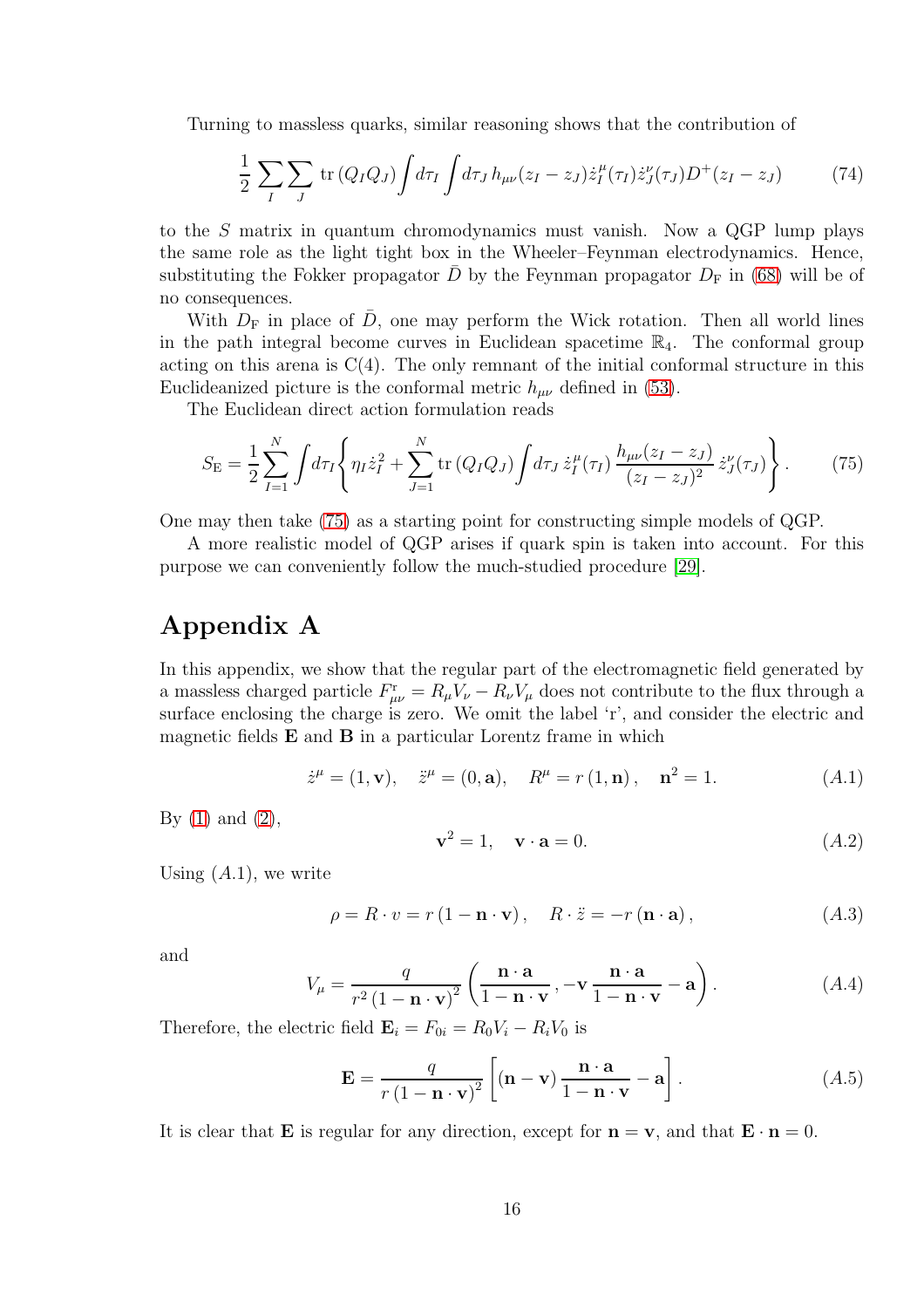Likewise, the magnetic field  $\mathbf{B}_i = -\frac{1}{2}$  $\frac{1}{2} \epsilon_{ijk} F^{jk} = \epsilon_{ijk} V^j R^k$  is

$$
\mathbf{B} = \frac{q}{r(1 - \mathbf{n} \cdot \mathbf{v})^2} \mathbf{n} \times \left(\mathbf{v} \frac{\mathbf{n} \cdot \mathbf{a}}{1 - \mathbf{n} \cdot \mathbf{v}} + \mathbf{a}\right),\tag{A.6}
$$

whence  $\mathbf{B} \cdot \mathbf{n} = 0$ .

From  $(A.5)$  and  $(A.6)$  it will be noticed that the electric and magnetic fields are of the same strength,

$$
|\mathbf{E}| = |\mathbf{B}| = \frac{q |\mathbf{a}|}{r (1 - \mathbf{n} \cdot \mathbf{v})^2},
$$
\n
$$
(A.7)
$$

and perpendicular to each other, as might be expected. We thus have a triplet of mutually orthogonal vectors  $E$ ,  $B$ , and  $n$ . Since  $n$  is normal to the surface enclosing the charge, the infinitesimal fluxes of  $E$  and  $B$  through the appropriate surface element are vanishing.

It remains to see whether the fluxes of  $E$  and  $B$  through a surface enclosing the singular ray along v are zero. Let the charge be located at the origin, and v be parallel to the z-axis. We take a tube  $T_{\epsilon}$  of small radius  $\epsilon$  enclosing the singular ray, and denote its normal by **u**. We attach a hemisphere  $S_{\epsilon}$  of radius  $\epsilon$ , centred at the origin, to the tube  $T_{\epsilon}$ . A point **x** on  $T_{\epsilon}$  is separated from the origin by  $r = \sqrt{z^2 + \epsilon^2}$ . The unit vector **n** directed to x is represented as

$$
\mathbf{n} = \frac{1}{r} (z \mathbf{v} + \epsilon \mathbf{u}) , \qquad (A.8)
$$

so that

$$
\mathbf{n} \cdot \mathbf{a} = \frac{\epsilon}{r} \left( \mathbf{u} \cdot \mathbf{a} \right). \tag{A.9}
$$

Introducing zenith and azimuth angles  $\vartheta$  and  $\varphi$ , we obtain  $\mathbf{u} \cdot \mathbf{a} = a \sin \vartheta \cos \varphi$ .

With this preliminary,

$$
\mathbf{E} \cdot \mathbf{u} = \frac{qz}{(r-z)^2} (\mathbf{u} \cdot \mathbf{a}) = \frac{qaz}{(r-z)^2} \sin \vartheta \cos \varphi.
$$
 (A.10)

Integrating (A.10) over  $\varphi$  from 0 to  $2\pi$ , one finds that the total flux of **E** through  $T_{\epsilon}$  equals zero. It is interesting that there are both flux flowing inward the tube and flux directed outward from it, which exactly cancel. The flux of **E** through the hemisphere  $S_{\epsilon}$  is zero because  $\mathbf{E} \cdot \mathbf{n} = 0$ . The flux through the cross section of the tube  $T_{\epsilon}$  disappears in the limit  $r \to \infty$  due to the suppressing factor  $r^{-1}$ . However, we must handle this divergent integral with caution. We use polar coordinates  $\varrho$  and  $\varphi$  so that  $r^2 = \varrho^2 + z^2$ , and introduce a cutoff parameter  $\delta$  to bound the integration over  $\varrho$  within the limits  $\epsilon \geq \varrho \geq \delta$ . We then complete the definition of this surface integral by letting the parameter z to go to  $\infty$ before removing the cutoff  $\delta \to 0$ . This makes it clear that the flux of **E** through the cross section of  $T_{\epsilon}$  is indeed vanishing.

The same statement holds for the total flux of B.

### Appendix B

In this appendix, we show that integrating the stress-energy tensor over the future light cone  $C_+$  drawn from a point on the world line gives zero. We first consider the term  $\Theta^{\text{ir}}_{\mu\nu}$ built from  $F^{\text{ir}}_{\mu\nu}$ . By [\(30\)](#page-6-4),

$$
F_{\mu}^{\text{ir}\,\alpha}F_{\alpha\nu}^{\text{ir}} + \frac{1}{4}\eta_{\mu\nu}F_{\alpha\beta}^{\text{ir}}F^{\text{ir}\,\alpha\beta} = e^{2}\,\frac{(\dot{z}^{2})^{2}}{\rho^{4}}\left(c_{\mu}\dot{z}_{\nu} + c_{\nu}\dot{z}_{\mu} - \dot{z}^{2}c_{\mu}c_{\nu} - \frac{1}{2}\eta_{\mu\nu}\right). \tag{B.1}
$$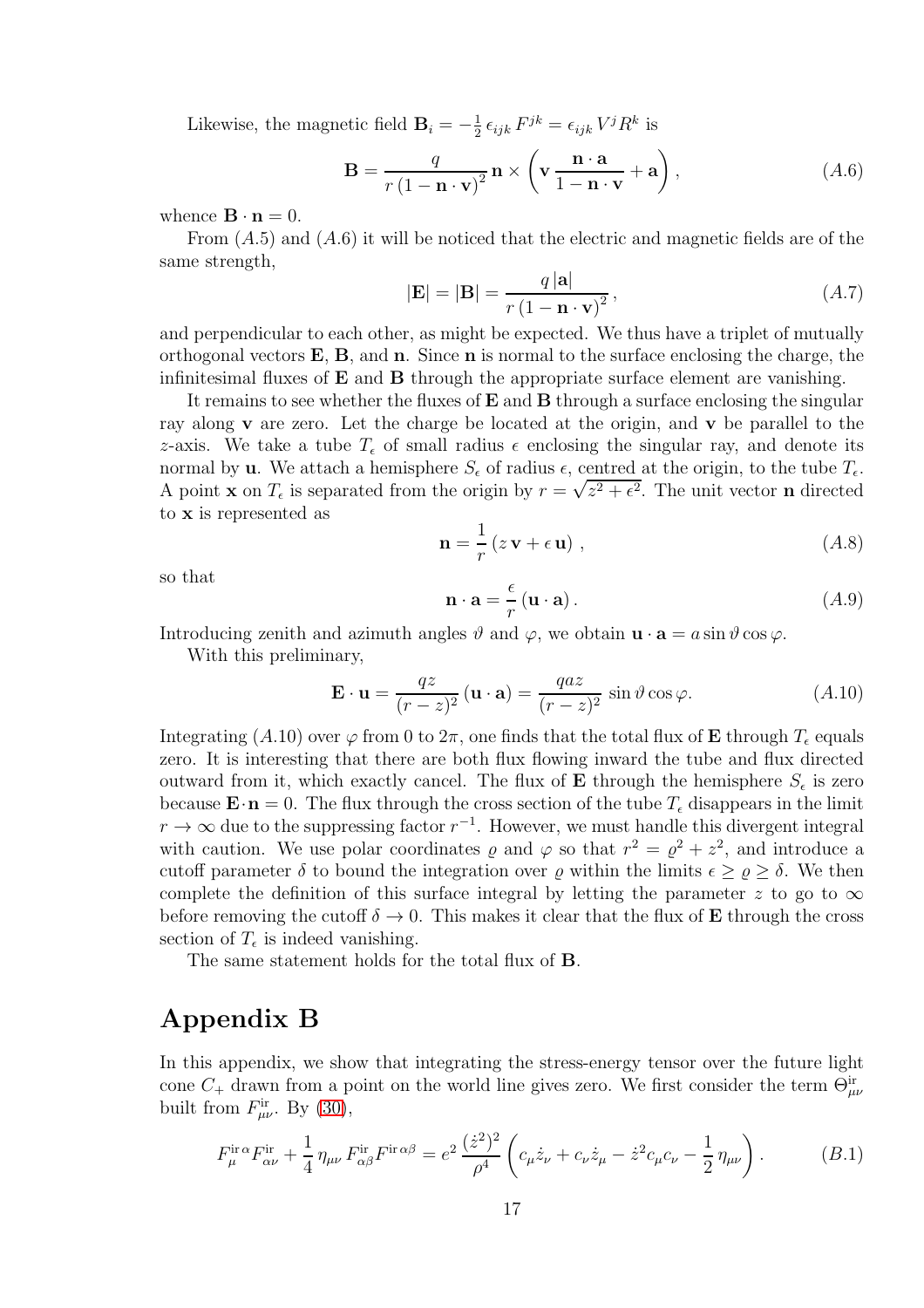With the surface element on  $C_{+}$  [\[6\]](#page-18-1)

$$
d\sigma^{\mu} = c^{\mu} \rho^2 d\rho d\Omega, \qquad (B.2)
$$

we have

$$
\Theta_{\mu\nu}^{\rm ir} d\sigma^{\nu} = e^2 \frac{(\dot{z}^2)^2}{8\pi \rho^2} c_{\mu}.
$$
\n(B.3)

Here, only terms of the second order in  $\dot{z}^2$  have been retained.

To define the corresponding four-momentum of the electromagnetic field  $P^{\text{ir}}_{\mu}$ , we must introduce a regularization. A convenient coordinate-free regularization is a cutoff which renders the future light cone  $C_+$  a truncated light cone  $C_+(\epsilon)$  [\[6\]](#page-18-1). In response to the solid angle integration of  $\rho^{-2}$ , the denominator gains the factor  $\dot{z}^2$  just as it did in establishing [\(37\)](#page-7-0). However, this factor cannot kill the factor  $(z^2)^2$  in the numerator, and hence the regularized four-momentum, involving the overall zero factor  $\dot{z}^2$ , is vanishing. In the limit of cutoff removal  $\epsilon \to 0$ , we have  $P_{\mu}^{\text{ir}} = 0$ .

We now turn to the term of stress-energy tensor containing mixed contribution of  $F^{\rm r}_{\mu\nu}$ and  $F_{\mu\nu}^{ir}$ . By [\(28\)](#page-6-8)–[\(35\)](#page-7-2),

$$
F_{\mu}^{\text{ir}\,\alpha}F_{\alpha\nu}^{\text{r}} + F_{\mu}^{\text{r}\,\alpha}F_{\alpha\nu}^{\text{ir}} = e^{2} \frac{\dot{z}^{2}}{\rho^{3}} \left[ (c_{\mu}V_{\nu} + c_{\nu}V_{\mu}) - 2c_{\mu}c_{\nu} \left( \dot{z} \cdot V \right) \right],\tag{B.4}
$$

and so

$$
F^{\text{ir}\,\alpha\beta}F_{\alpha\beta}^{\text{r}} = 0. \tag{B.5}
$$

Contracting (B.4) with the surface element  $d\sigma^{\nu}$ , defined in (B.2), gives

$$
\left(F_{\mu}^{\text{ir}\,\alpha}F_{\alpha\nu}^{\text{r}} + F_{\mu}^{\text{r}\,\alpha}F_{\alpha\nu}^{\text{ir}}\right)d\sigma^{\nu} = 0. \tag{B.6}
$$

This completes proof of our assertion.

#### Acknowledgments

I thank Yaroslav Alekseev, Peter Kazinski, and Yurij Yaremko for useful discussions. I am especially thankful to Richard Woodard for his criticism and enlightening remarks on the initial version of this paper.

#### <span id="page-17-0"></span>References

- [1] H. Umezawa, "Dynamical rearrangement of symmetries. I. The Nambu–Heisenberg model," Nuovo Cimento, A 40 (1965) 450.
- <span id="page-17-1"></span>[2] B. P. Kosyakov, "Radiation in electrodynamics and Yang–Mills theory," Sov. Phys.– Uspekhi, 35 (1992) 135.
- <span id="page-17-2"></span>[3] B. P. Kosyakov, "Exact solutions in the Yang–Mills–Wong theory," Phys. Rev. D 57 (1998) 5032; hep-th/9902039.
- <span id="page-17-3"></span>[4] B. P. Kosyakov, "Exact solutions of classical electrodynamics and the Yang–Mills– Wong theory in even-dimensional spacetime," Theor. Math. Phys. 119 (1999) 493; hep-th/0207217.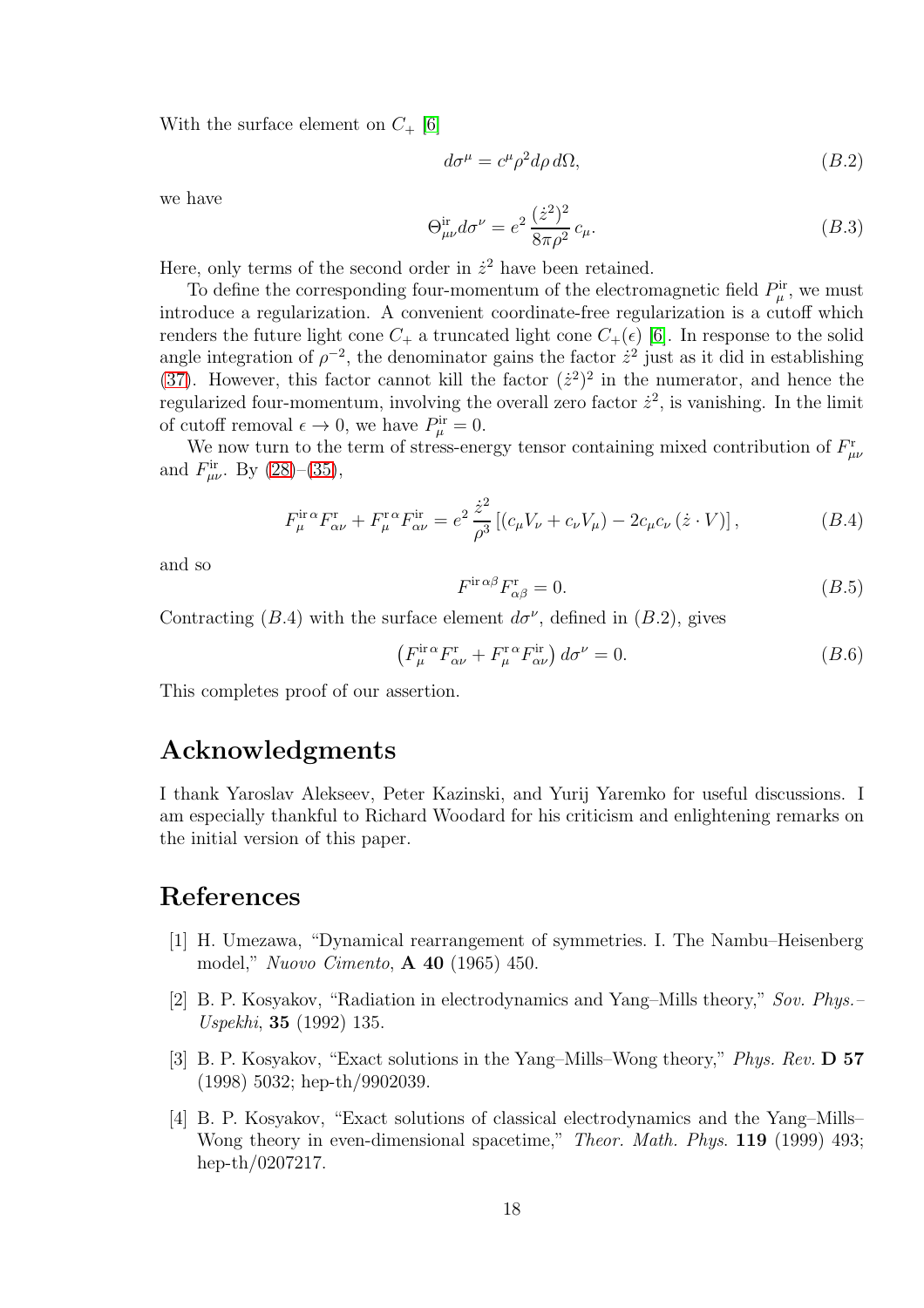- <span id="page-18-1"></span><span id="page-18-0"></span>[5] B. P. Kosyakov, "On the inert properties of particles in classical theory," Phys. Part. Nucl. 34 (2003) 808; hep-th/0208035.
- <span id="page-18-9"></span>[6] B. Kosyakov, Introduction to the Classical Theory of Particles and Fields (Heidelberg, Springer, 2007).
- <span id="page-18-2"></span>[7] P. O. Kazinski, and A. A. Sharapov, "Radiation reaction for a charged massless particle," Class. Quant. Grav. 20 (2003) 2715; hep-th/0212286
- <span id="page-18-3"></span>[8] W. B. Bonnor, "Charge moving with the speed of light," Nature. 225 (1970) 932.
- <span id="page-18-4"></span>[9] P. Dolan "Classical charged photon," Nature. 227 (1970) 825.
- [10] E. V. Shuryak, "What RHIC experiments and theory tell us about properties of quark-gluon plasma?" Nucl. Phys. A 750 (2005) 64; hep-ph/0405066.
- <span id="page-18-6"></span><span id="page-18-5"></span>[11] H. Georgi, "Unparticle physics," Phys. Rev. Lett. 98 (2007) 221601; hepph/0703260v3.
- <span id="page-18-7"></span>[12] H. Georgi, "Another odd thing about unparticle physics," Phys. Lett. B 650 (2007) 275; hep-ph/0704.2457v2.
- <span id="page-18-8"></span>[13] T. Banks and A. Zaks, "On the phase structure of vector-like gauge theories with massless fermions," Nucl. Phys. B 196 (1982) 189.
- <span id="page-18-10"></span>[14] H. Goldberg and P. Nath, "Ungravity and its possible test," hep-ph/0706.3898v2.
- [15] J. L. Martin, "Generalized classical dynamics, and the 'classical analogue' of a Fermi oscillator," Proc. Roy. Soc. (London), 251 (1959) 536.
- <span id="page-18-11"></span>[16] F. A. Berezin and M. S. Marinov, "Classical spin and Grassmannian variables," JETP Lett. 21 (1975) 320; "Particle spin dynamics as the Grassmann variant of classical mechanics," Ann. Phys. (N. Y.) 104 (1977) 336.
- <span id="page-18-12"></span>[17] R. Casalbuoni, "Pseudoclassical description of spinning particle," Nuovo Cimento, A 33 (1976) 115.
- <span id="page-18-13"></span>[18] L. Brink, S. Deser, B. Zumino, P. Di Vecchia, and P. Howe, "Local supersymmetry for spinning particles," *Phys. Lett.*  $\bf{B}$  64 (1976) 435.
- <span id="page-18-14"></span>[19] C. A. P. Galvao, and C. Teitelboim, "Classical supersymmetric particles," J. Math. Phys. 21 (1980) 1863.
- <span id="page-18-15"></span>[20] T. Fulton, F. Rohrlich, and L. Witten, "Conformal invariance in physics," Rev. Mod. Phys. 34 (1962) 442.
- <span id="page-18-17"></span><span id="page-18-16"></span>[21] J. Rosen, "The conformal group and causality," Ann. Phys. **47** (1968) 468.
- [22] D. G. Boulware, L. S. Brown, and R. D. Peccei, "Deep-inelastic electroproduction and conformal symmetry," Phys. Rev. D 2 (1970) 293.
- <span id="page-18-18"></span>[23] L. H. Ryder, "Conformal invariance and action-at-a-distance electrodynamics," J. Phys. A 7 (1974) 1817.